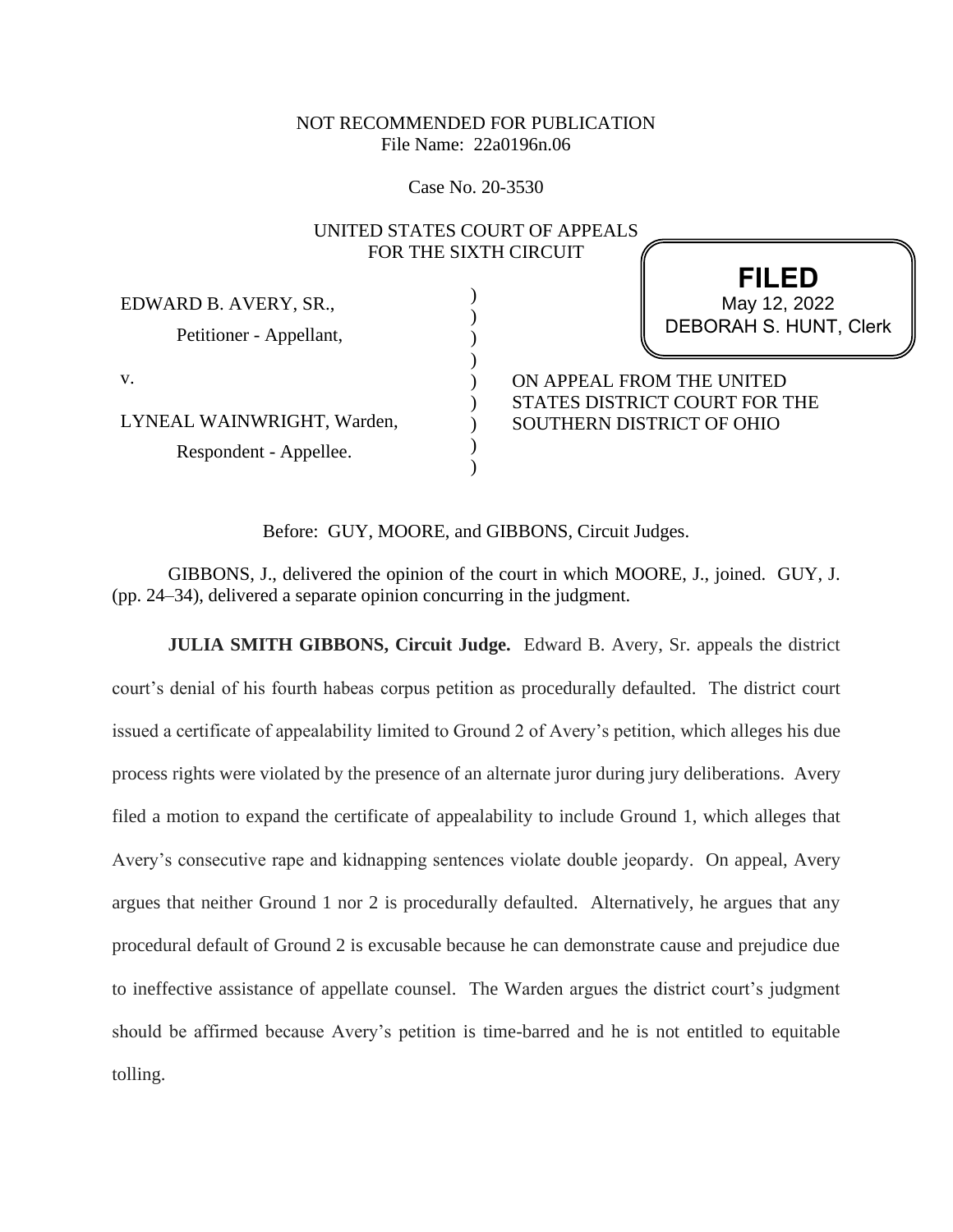We deny Avery's motion to expand the certificate of appealability to include Ground 1,

and we affirm the district court's denial of Avery's claims as procedurally defaulted.

**I**

Avery was convicted of rape, robbery, aggravated burglary, and kidnapping in 1997. The

Ohio Court of Appeals summarized the facts:

The facts leading to appellant's conviction[s] for the above crimes occurred on March 14, 1997. That morning appellant returned to an apartment complex in Marysville, Ohio, after a long night of drinking, to find himself locked out of the apartment where he was staying. While waiting for the other occupants of the apartment to return home, appellant sought refuge from the rain on an apartment patio belonging to Vicky Johnson, another tenant in the complex. From her patio, appellant watched Vicky Johnson and her boyfriend until they left the building. While they were gone, appellant entered the apartment through an unlocked door.

Meanwhile, Johnson drove her boyfriend to work and returned home shortly before 6:00 a.m. As Johnson entered her bedroom, she was attacked by appellant. A short struggle ensued as appellant covered Johnson's head with a shirt and threw her down on the bed. Appellant proceeded to rape Johnson, using a blanket to further blind her and protect his anonymity. At one point, Johnson did catch a glimpse of appellant's fingers and knew her attacker was black. After the rape, appellant led Johnson to the bathroom, her head still covered, and told her to shower. Although the door to the restroom did not lock, Johnson was able to brace her body between the sink and the door to keep appellant from reentering the bathroom. Appellant finally left Johnson's apartment through the patio door, picking up \$2 from a coffee table before leaving.

Appellant was subsequently arrested and confessed to the events surrounding the rape of Vicky Johnson on March 14, 1997. Appellant pled not guilty to the charges against him, and his case proceeded to trial. Appellant was subsequently found guilty by a jury of rape, aggravated burglary, robbery, and kidnapping . . . .

*State v. Avery*, 709 N.E.2d 875, 878 (Ohio Ct. App. 1998). Avery was sentenced to an aggregate

term of thirty years of imprisonment and adjudicated a sexual predator. *See id*.

Avery appealed, and the state appellate court affirmed the trial court's judgment. *Id.* at

887. After failing to timely appeal to the Ohio Supreme Court, Avery filed a motion for a delayed

appeal, which the Ohio Supreme Court denied. *State v. Avery*, 743 N.E.2d 401 (Ohio 2001).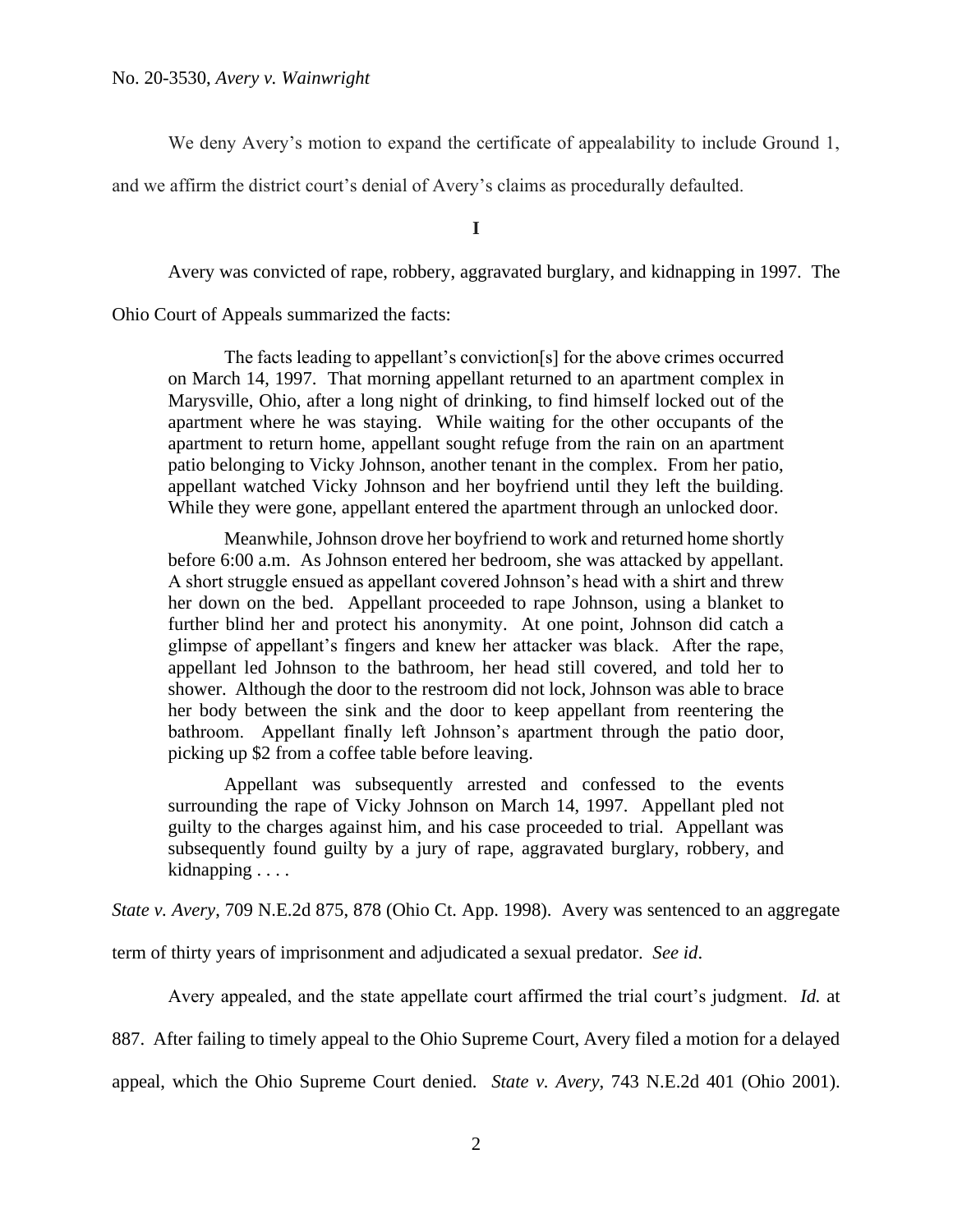Avery filed an application for reopening of the appeal under Ohio Appellate Rule 26(B), which the appellate court denied. He then filed a motion for reconsideration, which the appellate court also denied. The Ohio Supreme Court dismissed the appeal on December 23, 1998.

In 2010, after further motion practice, the trial court conducted a de novo sentencing hearing because, although it notified Avery of the terms of post-release control at his sentencing hearing, it failed to include those terms and specify the method of conviction in its Journal Entry of Sentencing. *State v. Avery*, No. 14-10-35, 2011 WL 3656470, at \*1 (Ohio Ct. App. Aug. 22, 2011). Avery was resentenced to an aggregate sentence of thirty years of imprisonment, with credit for time served, and correctly informed as to post-release control both orally and in writing. *Id.* The method of conviction was also included in the resentencing entry. *Id.* Avery unsuccessfully appealed the resentencing judgment. *Id.* at \*4.

This appeal stems from Avery's fourth federal habeas petition. His first petition was dismissed without prejudice at his request on June 9, 2000. On January 13, 2003, Avery's second petition was dismissed as time-barred. His third petition was transferred to our court as second or successive on September 13, 2013. On May 21, 2014, our court denied Avery's motion to authorize the district court to consider the second or successive habeas petition.

Undeterred, Avery again moved our court for an order authorizing the district court to consider a second or successive habeas petition. This time, we explained that "a habeas petitioner, after a full resentencing and the new judgment that goes with it, may challenge his undisturbed conviction without triggering the 'second or successive' requirements." DE 7-1, Order, Page ID 951 (quoting *King v. Morgan*, 807 F.3d 154, 156 (6th Cir. 2015)). Avery's 2010 resentencing resulted in a new judgment, so we concluded Avery did not need authorization to file a habeas petition.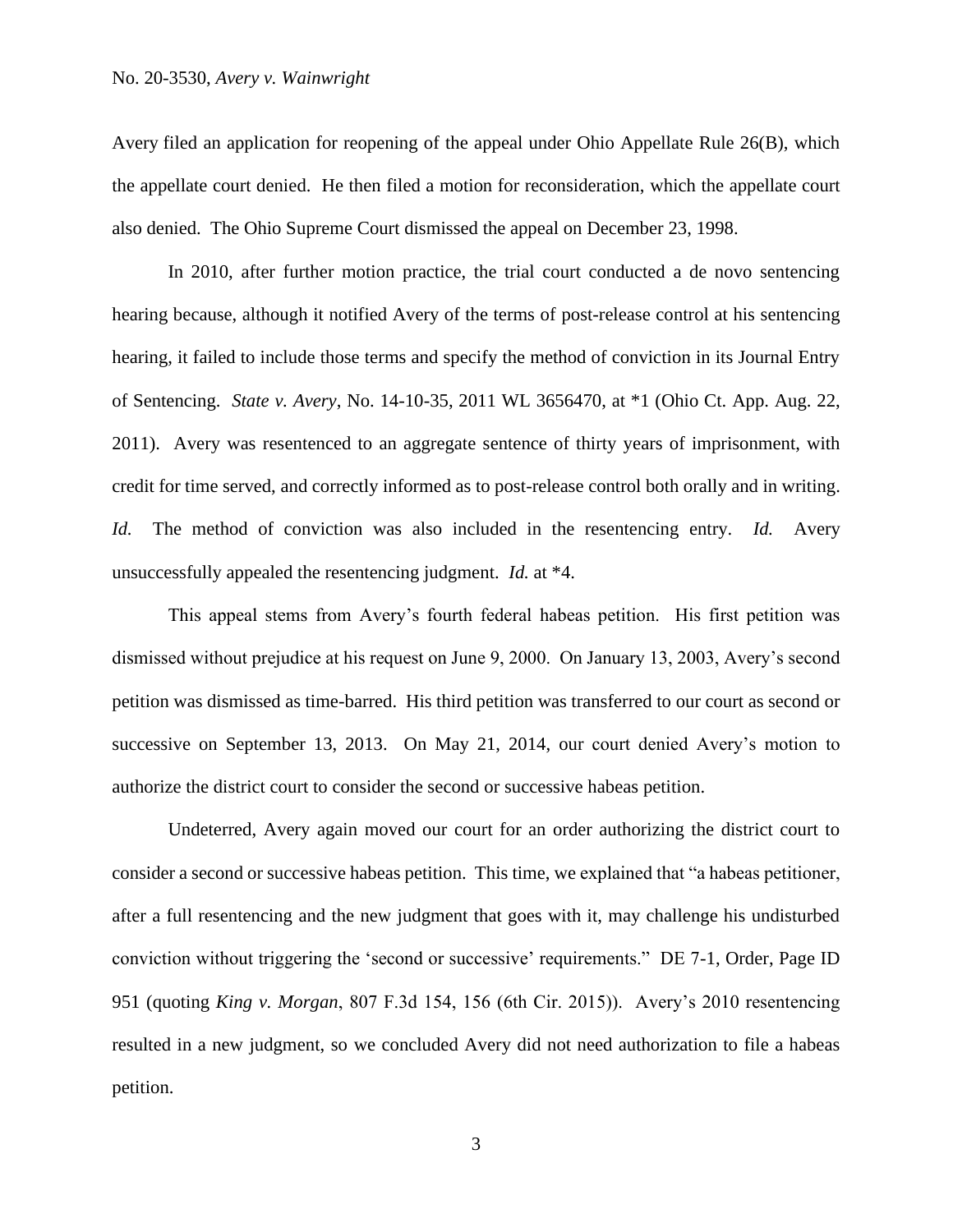# No. 20-3530, *Avery v. Wainwright*

On April 12, 2018, Avery filed his fourth habeas petition in the Southern District of Ohio, in which he pursued nine claims for relief.<sup>1</sup> The Warden moved to dismiss Avery's petition, arguing it was time-barred. On referral, U.S. Magistrate Judge Kimberly Jolson held an evidentiary hearing and recommended denying the Warden's motion to dismiss. Although the one-year statute of limitations under the Antiterrorism and Effective Death Penalty Act ("AEDPA") had passed, Judge Jolson found that equitable tolling was warranted. After considering objections from both parties, the district court adopted Judge Jolson's Report and Recommendation ("R. &. R.").

After full briefing on the petition, Judge Jolson recommended dismissing Avery's claims as procedurally defaulted. Avery filed objections to the R. & R. The district court overruled Avery's objections, adopted the R. & R., and dismissed Avery's claims as procedurally defaulted. Avery now appeals, seeking a certificate of appealability for Ground 1, challenging the district court's dismissal of his claims as procedurally defaulted, and asking this court to award habeas relief.

# **II**

Whether the district court properly calculated the timeliness of a habeas corpus petition is reviewed de novo. *DiCenzi v. Rose*, 452 F.3d 465, 467 (6th Cir. 2006). A district court's determination regarding a habeas petitioner's procedural default is reviewed de novo. *Hicks v. Straub*, 377 F.3d 538, 551 (6th Cir. 2004). The district court's application of the "cause and prejudice" test excusing procedural default is also reviewed de novo. *Hargrave-Thomas v. Yukins*, 374 F.3d 383, 387 (6th Cir. 2004).

<sup>&</sup>lt;sup>1</sup> Where ascertainable, we use as the filing dates of Avery's petitions and motions the dates on which he delivered them "to the prison authorities for forwarding to the court clerk." *Houston v. Lack*, 487 U.S. 266, 276 (1988).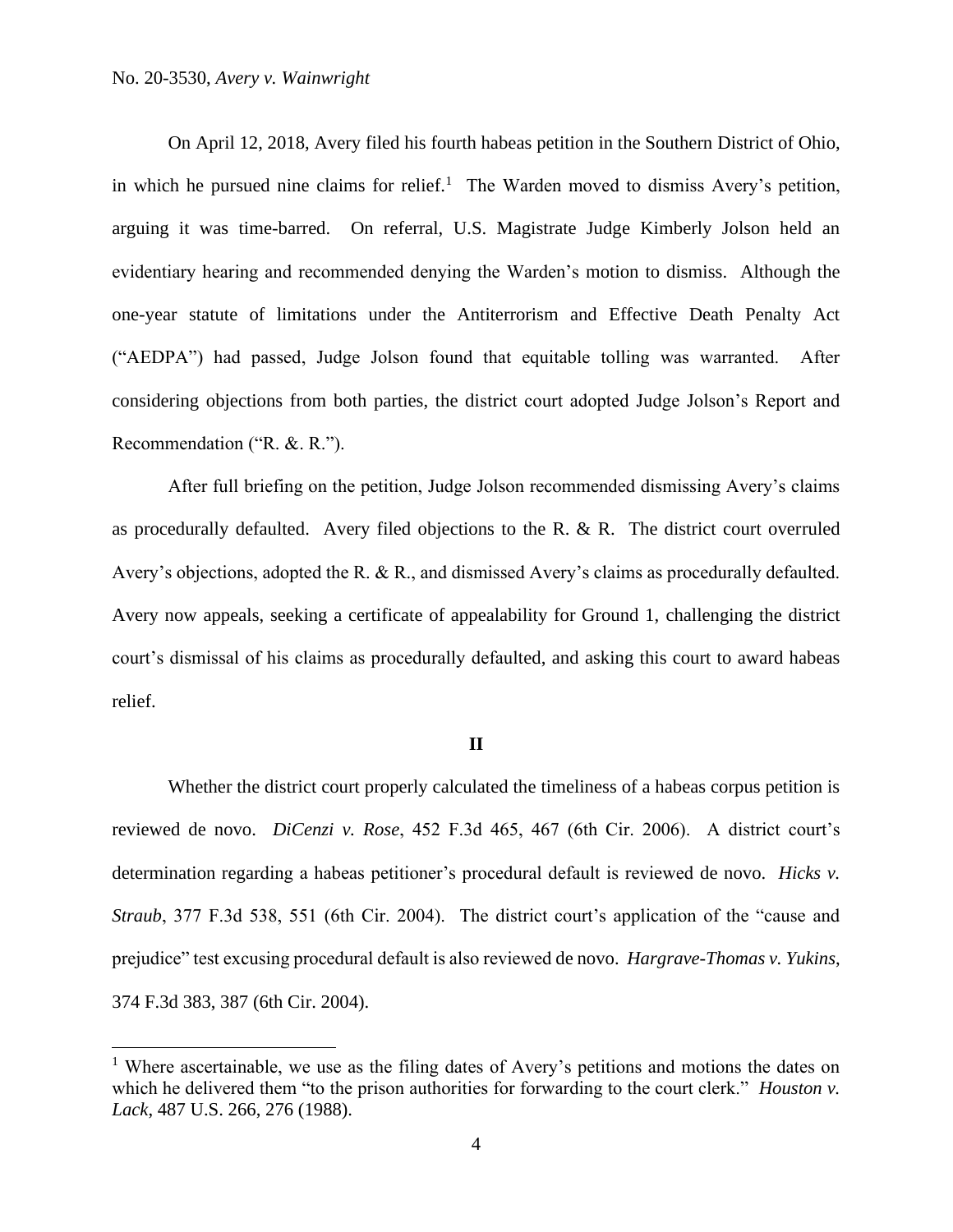#### **III**

First, we address the Warden's arguments that Avery's petition is time-barred and he is not entitled to equitable tolling. Because Avery diligently pursued his rights and extraordinary circumstances prevented the timely filing of his fourth habeas petition, we agree with the district court's conclusion that Avery was entitled to equitable tolling and that the instant habeas application is timely.

#### **A**

A petition for a writ of habeas corpus must be filed within one year of the latest of four dates, here, "the date on which the judgment became final by the conclusion of direct review or the expiration of the time for seeking such review." 28 U.S.C.  $\S$  2244(d)(1)(A). That one-year period is subject to equitable tolling, which allows a court to toll the statute of limitations where the petitioner shows (1) he has pursued his rights diligently and (2) some extraordinary circumstance prevented timely filing. *Robertson v. Simpson*, 624 F.3d 781, 784 (6th Cir. 2010) (citing *Holland v. Florida*, 560 U.S. 631, 649 (2010)); *see also Hall v. Warden, Lebanon Corr. Inst.*, 662 F.3d 745, 749–50 (6th Cir. 2011). "[E]quitable tolling is used sparingly by federal courts. The party seeking equitable tolling bears the burden of proving he is entitled to it." *Robertson*, 624 F.3d at 784 (citation omitted).

The district court must exercise its equitable powers on a case-by-case basis, with an emphasis on the need for flexibility and for avoiding mechanical rules. *Holland*, 560 U.S. at 649– 50 (quoting *Holmberg v. Armbrecht*, 327 U.S. 392, 396 (1946)). This means "exercis[ing] judgment in light of prior precedent, but with awareness of the fact that specific circumstances, often hard to predict in advance, could warrant special treatment in an appropriate case." *Id*. at 650. Where a district court's ruling on equitable tolling is based on undisputed facts or an issue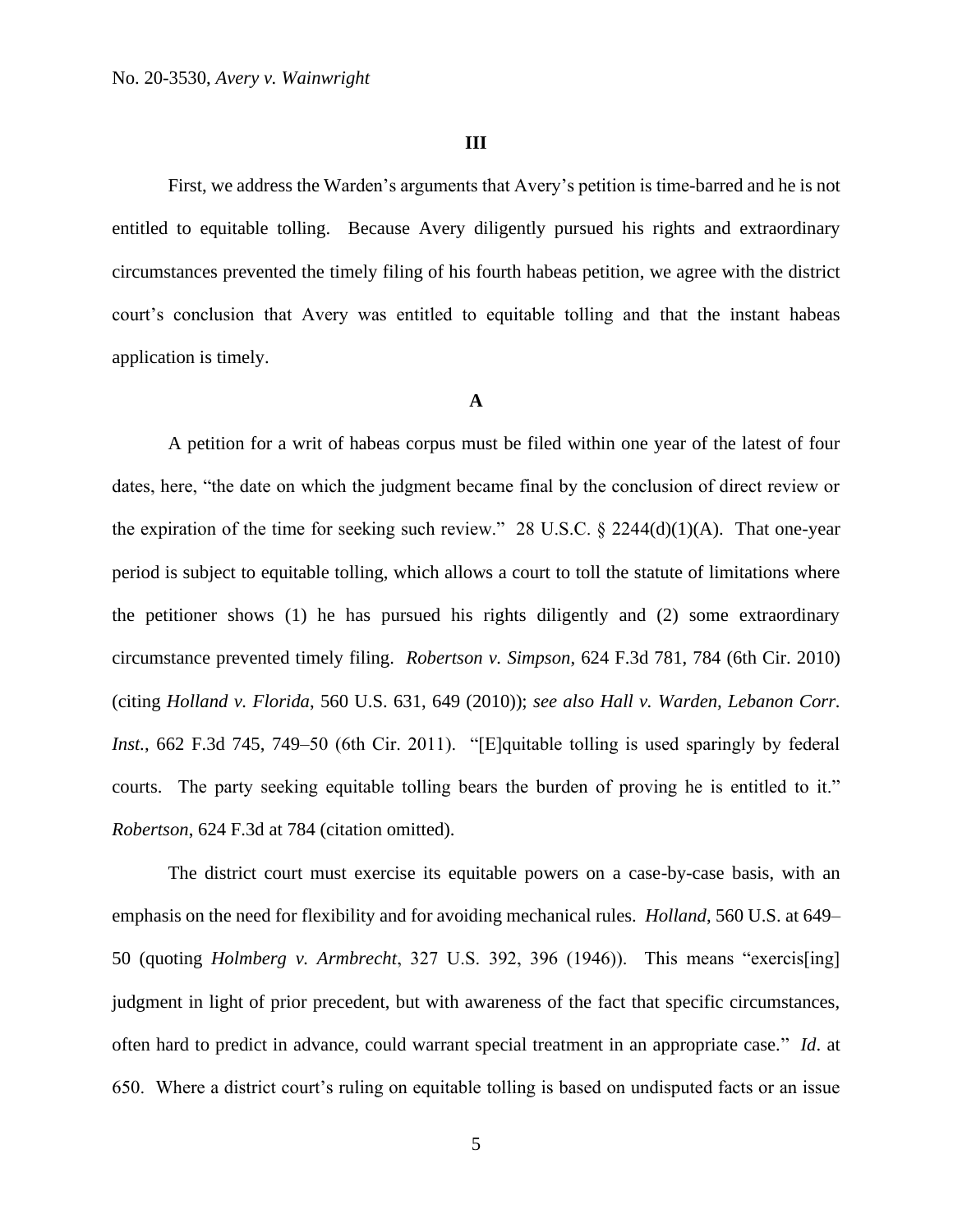of law, this court's review is de novo; in all other cases, it is for an abuse of discretion. *Robertson*, 624 F.3d at 784. Despite Avery's argument to the contrary, the facts here are undisputed, and so we review the district court's grant of equitable tolling de novo.

**B**

Avery was resentenced in 2010. This judgment became final on April 17, 2012, ninety days after the Supreme Court of Ohio dismissed his resentencing appeal, when the time to file a petition to the United States Supreme Court expired. A new, final judgment "restarts AEDPA's one-year window to challenge that judgment." *Crangle v. Kelly*, 838 F.3d 673, 678 (6th Cir. 2016).

On January 23, 2013, Avery filed his third habeas petition, which the district court transferred to our court as second or successive.<sup>2</sup> Before a panel of our court, as he had before the district court, Avery argued that his 2010 resentencing resulted in a "new judgment" and that under *Magwood v. Patterson* he was allowed to file a new habeas petition challenging the underlying conviction. 561 U.S. 320, 341–42 (2010) (explaining that where there is a "'new judgment intervening between two habeas petitions,' an application challenging the resulting new judgment is not 'second or successive' at all" (citation omitted)).

On May 21, 2014, in an unpublished order, the panel rejected Avery's argument and concluded *Magwood* did not allow Avery to raise challenges to his underlying conviction, only his newly imposed sentence. At this point, Avery "had no further avenue for relief, as he could not petition for rehearing or for a writ of certiorari on this issue."<sup>3</sup> CA6 R. 22, Reply Br., at 4.

 $2$  This is significant because under the gate-keeping requirements for second-or-successive habeas petitions, a proposed claim that was previously presented in a prior habeas petition must be dismissed. 28 U.S.C. § 2244(b)(1).

 $3$  The Warden claims Avery failed to file a motion under Fed. R. Civ. P. R.  $60(b)$  for relief from the district court's 2013 decision or seek rehearing from the Sixth Circuit's 2014 decision. Neither was available to Avery. First, the district court transferred Avery's petition to this court as second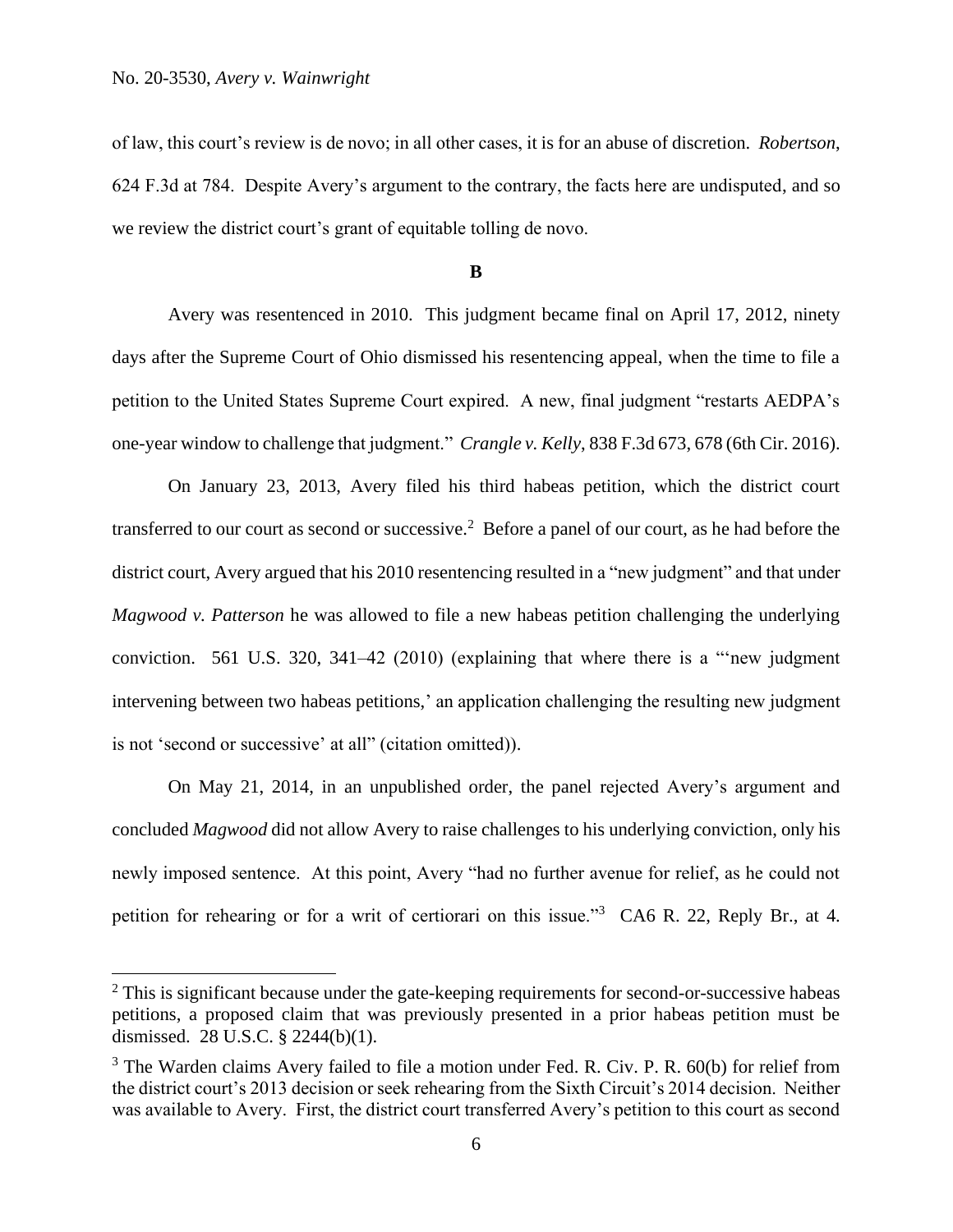Following our court's rejection of his *Magwood* argument, Avery discontinued his research of this issue. But, in 2015, our court changed course, adopting the very argument that Avery previously made and that we previously rejected.

We held that "a habeas petitioner, after a full resentencing and the new judgment that goes with it, may challenge his undisturbed conviction without triggering the 'second or successive' requirements." *King v. Morgan*, 807 F.3d 154, 156 (6th Cir. 2015). Then, in 2016, we applied *King* to a partial resentencing, holding that "a partial resentencing that results in the imposition of post-release control is the *type* of change that creates a new judgment for purposes of the second or successive bar" because "this type of change alters the sentence 'pursuant to' which the petitioner is 'in custody.'" *In re Stansell*, 828 F.3d 412, 419 (6th Cir. 2016). Avery, King, and Stansell had the same legally relevant facts and made the same legal arguments before our court, but King and Stansell were granted relief and Avery was not.

After learning of these decisions from a fellow inmate, Avery moved our court for leave to file a second or successive habeas petition on July 17, 2017. On February 21, 2018, we denied the motion as unnecessary, explaining that "Avery's 2010 resentencing resulted in a 'new judgment,'" and he "faces no procedural impediment to filing a new § 2254 action in the district court and does not need the authorization of this court to file such an action." DE 1-1, 2018 Order, Page ID 24. We did not address the statute of limitations or equitable tolling.

or successive, so the district court no longer had jurisdiction to hear a Rule 60(b) motion once the case was docketed in this court. Second, Sixth Circuit precedent makes clear that "once a panel of this court grants or denies an individual permission to file a second or successive petition in the district court,  $\S$  2244(b)(3)(E) prohibits any party from seeking further review of the panel's decision, either from the original panel or from the en banc court." *In re King*, 190 F.3d 479, 480 (6th Cir. 1999) (en banc); *see also* 28 U.S.C. § 2244(b)(3)(E).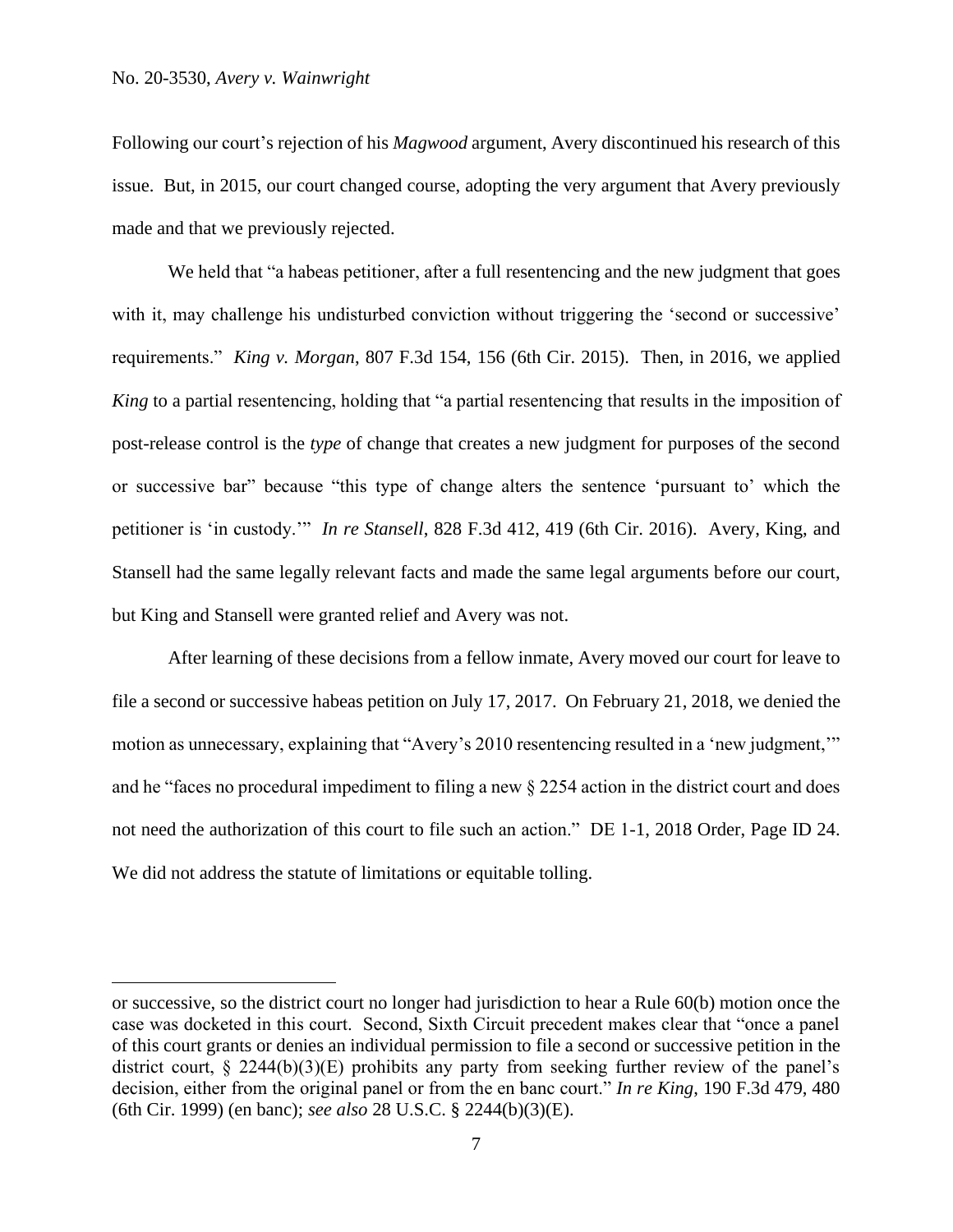**C**

Avery's fourth habeas petition is entitled to equitable tolling because he diligently pursued his rights and extraordinary circumstances prevented him from filing his fourth habeas petition within the statute of limitations. Avery learned of the decisions in *King* and *Stansell* in May 2017<sup>4</sup> when our court applied them to a case involving one of Avery's fellow inmates, *In re Smith*, No. 16-4699, Dkt. 9-2 (6th Cir. May 11, 2017). On July 17, 2017, Avery filed a motion in this court for leave to file a second or successive habeas petition. On February 21, 2018, this court denied Avery's motion as unnecessary in light of *King* and *Stansell*. Then, on April 12, 2018, Avery filed his fourth habeas petition. At each step, Avery acted promptly within the constraints of his confinement.

In *Jones v. United States*, we held that a petitioner demonstrated diligence when he sought relief within two months of learning of a court decision affecting his case, despite the case itself having been decided a year earlier. 689 F.3d 621 (6th Cir. 2012). We determined Jones was entitled to equitable tolling because he satisfied the "extraordinary circumstances" requirement:

Jones explained in his filings before the district court that he did not learn of the Supreme Court's holding in *Begay* [*v. United States*, 553 U.S. 137 (2008)] until May 12, 2009, due in large part to a series of prison transfers immediately before the case was announced that separated him from his legal materials and made it difficult for him to acquire access to new legal information from other prisoners. . . . Jones is partially illiterate and must rely on other prisoners for knowledge of changes in the legal landscape. He also has a variety of medical conditions, including seizures, that require frequent medication and impeded his ability to adequately obtain legal information. Jones averred that throughout this time he was constantly questioning others for legal advice on how to challenge his convictions, but did not receive information about *Begay* until other inmates

 $4$  The Warden does not contest that Avery discovered this information in May 2017; rather, she takes issue with Avery's lack of explanation for "why he could not have consulted with other inmates regarding his case and how to proceed prior to 2017." CA6 R. 21, Appellee Br., at 27. But, as this court has acknowledged, inmates often learn of legal developments through the "prison grapevine, which is hardly a model of speed or accuracy." *Jones v. United States*, 689 F.3d 621, 627 n.4 (6th Cir. 2012).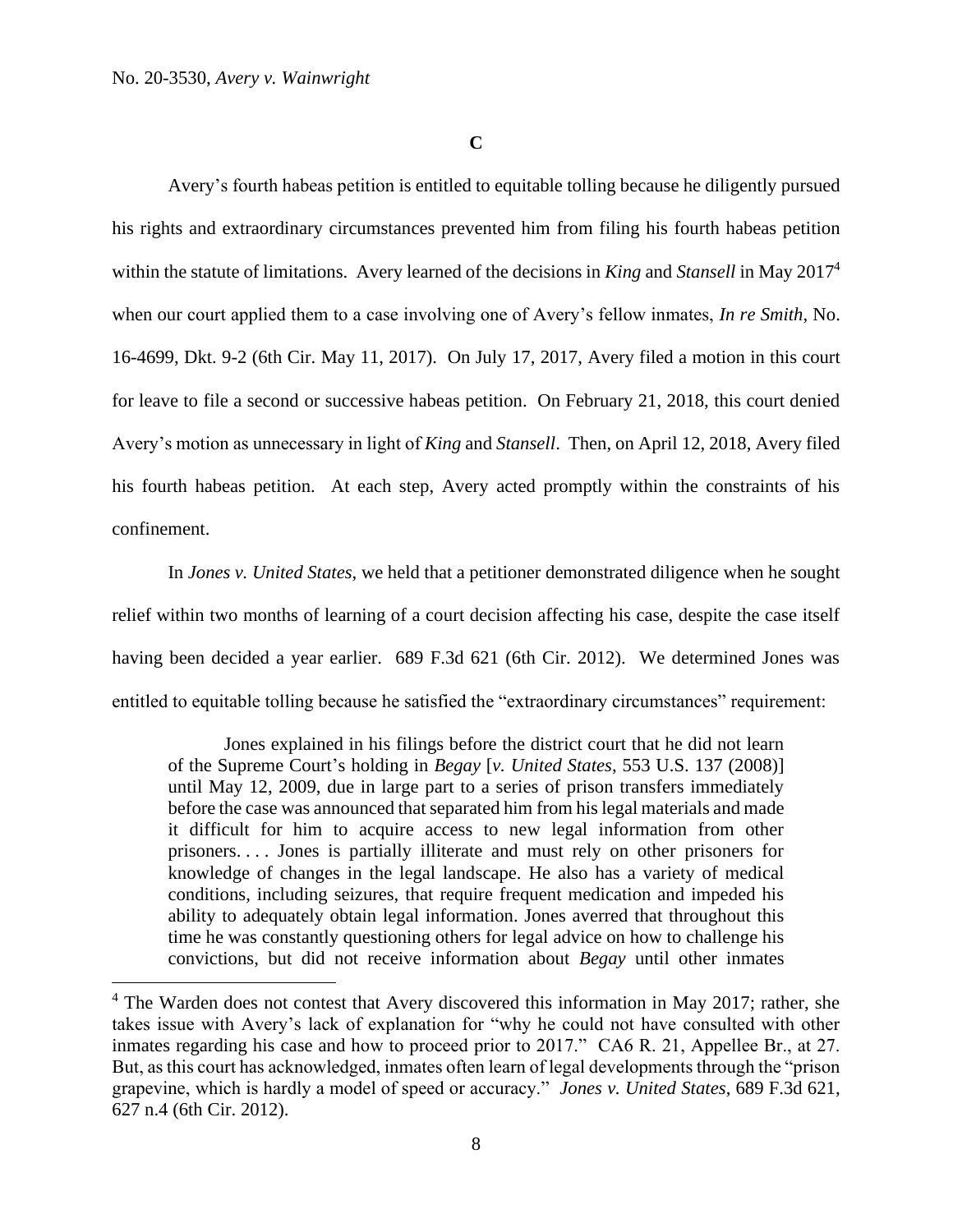informed him about it in May  $2009<sup>4</sup>$  Within two months of learning of his new right, he was able to obtain sufficient assistance to submit a motion to vacate under § 2255.

4. Even though knowledge of filing deadlines is no longer part of our inquiry, we note the inherent differences between when the clock starts upon the conclusion of direct appeal and when the clock starts upon the issuance of a new Supreme Court case. Although we expect inmates to have knowledge of both, it would strain credulity to suggest that a defendant has the same level of access to information about the issuance of new Supreme Court cases as he does about his direct appeal. Inmates without attorneys typically become apprised of Supreme Court developments only through the prison grapevine, which is hardly a model of speed or accuracy.

Although any one of the above factors may not constitute "extraordinary circumstances" alone, the combination of all of these factors justifies applying equitable tolling to Jones's claims. Furthermore, Jones has met his burden of demonstrating that he was not sleeping on his rights and was diligent in pursuing new claims and this claim in particular once he became aware of its existence. The argument for equitable relief in this case is made all the more compelling by the United States's position that Jones should receive the relief he requests.

*Id.* at 627–28 (citations omitted).

We agree with Magistrate Judge Kimberly Jolson's analysis that *Jones* offers two key lessons here: (1) "when evaluating a pro se prisoner's diligence in pursuing his rights, courts should consider the realities of prisoners' conditions of confinement," and (2) "in certain circumstances, a pro se prisoner should not be faulted for failing to stay apprised of new legal developments through his or her own research." DE 21, Order and R. & R., Page ID 1559. A petitioner's ignorance of the law and pro se status are, of course, not excuses for a lack of diligence. But the lessons we can learn from *Jones* comport with Supreme Court's guidance that inmates are required to exercise "reasonable diligence, not maximum feasible diligence." *Holland*, 560 U.S. at 653 (2010) (cleaned up). Although a variety of factors weighed into our decision in *Jones* that are not present in Avery's case, *Jones* provides precedent for granting equitable tolling based in part on the petitioner seeking relief after his discovery of new law despite some time having passed.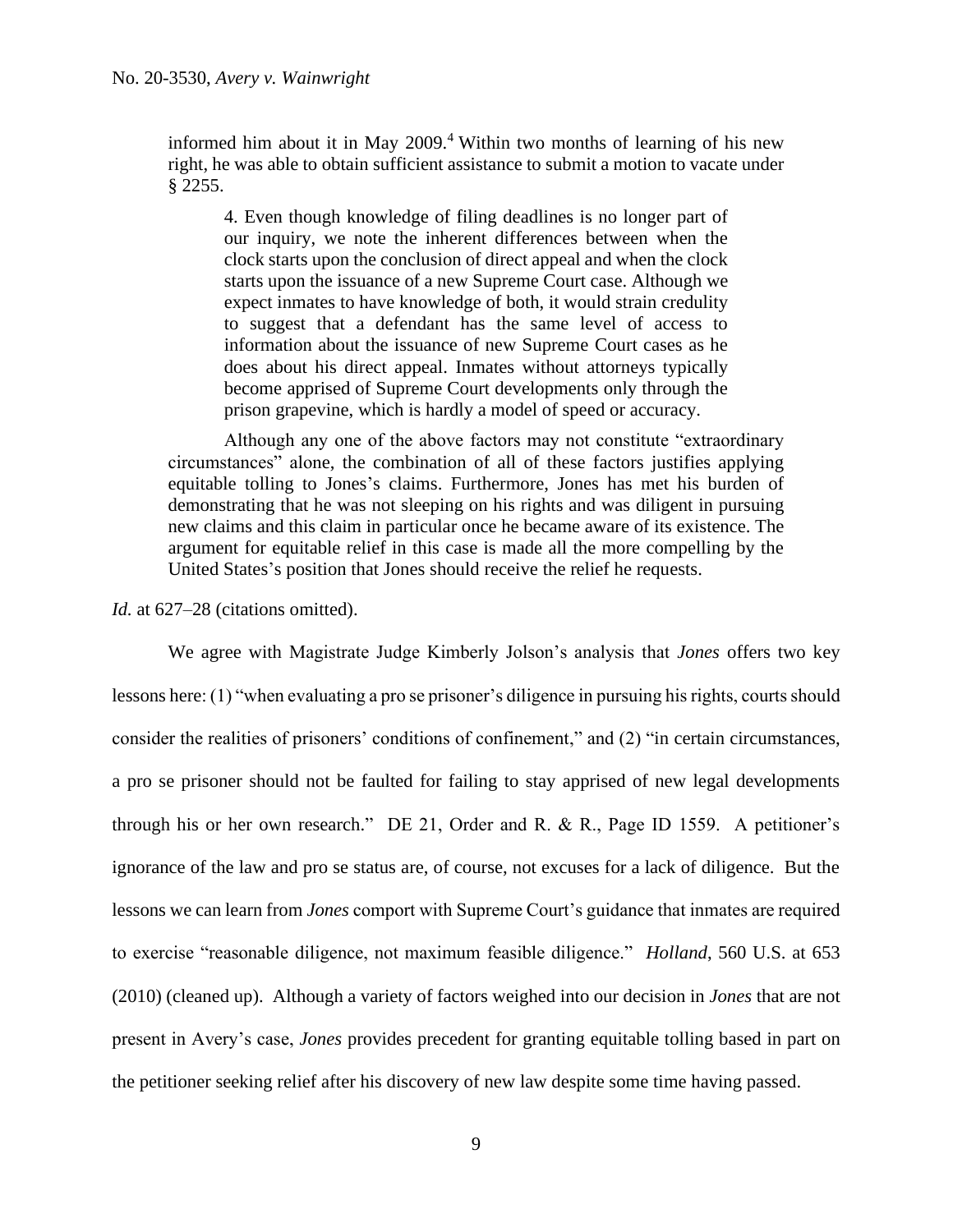# No. 20-3530, *Avery v. Wainwright*

Avery learned of *King* and *Stansell* from Smith one year and nine months after *Stansell*  was decided. But it is well-established that prisoners have limited resources and often learn of new cases from fellow inmates. Moreover, Avery is in the unique position that a panel of our court specifically rejected Avery's argument on the exact legal issue addressed in *Stansell*, suggesting continuous legal research on Avery's part would be futile. Even the most experienced of counsel would likely find it unwise to continue litigating an issue he previously, personally lost in this court. Instead, Avery spent his limited time researching new avenues for relief. This is not a lack of diligence. Avery timely filed his 2013 petition. Although we initially concluded in our 2014 order that Avery's petition was second or successive, Avery, proceeding pro se at the time, made the same argument we later adopted in *King* and *Stansell*. Once Avery learned from his fellow inmate of potential new grounds to challenge the 2014 order, he quickly filed a motion for leave to file a second or successive petition. Finding such a petition unnecessary for the reasons discussed above, the Sixth Circuit directed Avery to file a new habeas petition in the district court, which he promptly did. Under the unique facts of this case, Avery demonstrated reasonable diligence in pursuing his rights.

### **D**

To satisfy the extraordinary circumstances element, a petitioner must demonstrate an external obstacle prevented the timely filing of a habeas petition. *Holland*, 560 U.S. at 649. This is a fact-intensive inquiry, and we find that the unique facts of this case satisfy the extraordinary circumstances requirement because Avery's delay in filing the instant 2018 petition was due to external factors beyond his control.

After his 2010 resentencing judgment became final, Avery timely filed the 2013 petition, which was transferred to this court as second or successive. Then, a panel of our court directly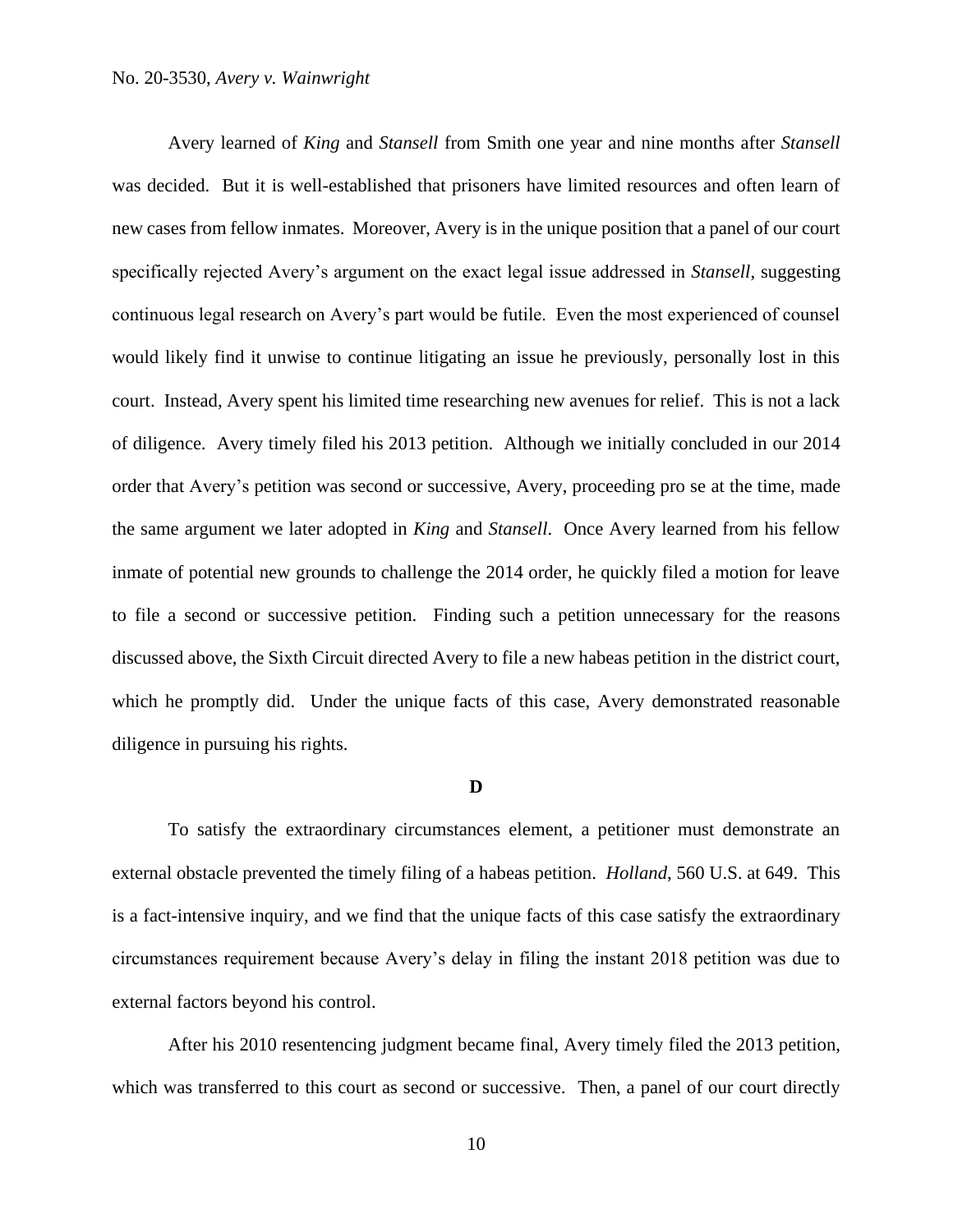rejected Avery's arguments, denying him any further avenue for pursuing relief. This 2014 order was the sole impediment to Avery's proceeding with his timely 2013 petition. When Avery learned of new grounds to challenge that order, he promptly filed a motion in this court for leave to file a second or successive habeas petition, which we deemed unnecessary. Within two months of that ruling, Avery filed the instant petition. This series of events leads us to the same question Magistrate Judge Jolson asked: "What more could [Avery] have done to ensure that his current petition was filed in as timely a manner as possible?" DE 21, Order and R. & R., Page ID 1563.

"[N]ot every interpretation of the federal statutes setting forth the requirements for habeas provides cause for reopening cases long since final." *Gonzalez v. Crosby*, 545 U.S. 524, 536 (2005). However, this court's 2018 order reopened Avery's ability to challenge his 2010 resentencing by finding that he faced no procedural bar to filing a new habeas petition in district court. Avery is not merely claiming that he did not receive notice of a legal rule and therefore he is entitled to equitable tolling. A panel of this court already concluded that, "in light of" *King* and *Stansell*, Avery "faces no procedural impediment to filing a new § 2254 action in the district court and does not need the authorization of this court to file such an action." DE 1-1, 2018 Order, Page ID 24. Avery is not, therefore, solely relying on a change in the law to support his argument in favor of equitable tolling. He is relying on a change in the law from which a panel of this court has already found he should benefit.

Avery's factual and procedural circumstances are unique. Equitable tolling is a fairness doctrine, under which neither can petitioner game the system nor will the court fault them for circumstances outside their control. Avery is not gaming the system. He lost in our court and understandably believed that was the end of the matter. As soon as he discovered the matter was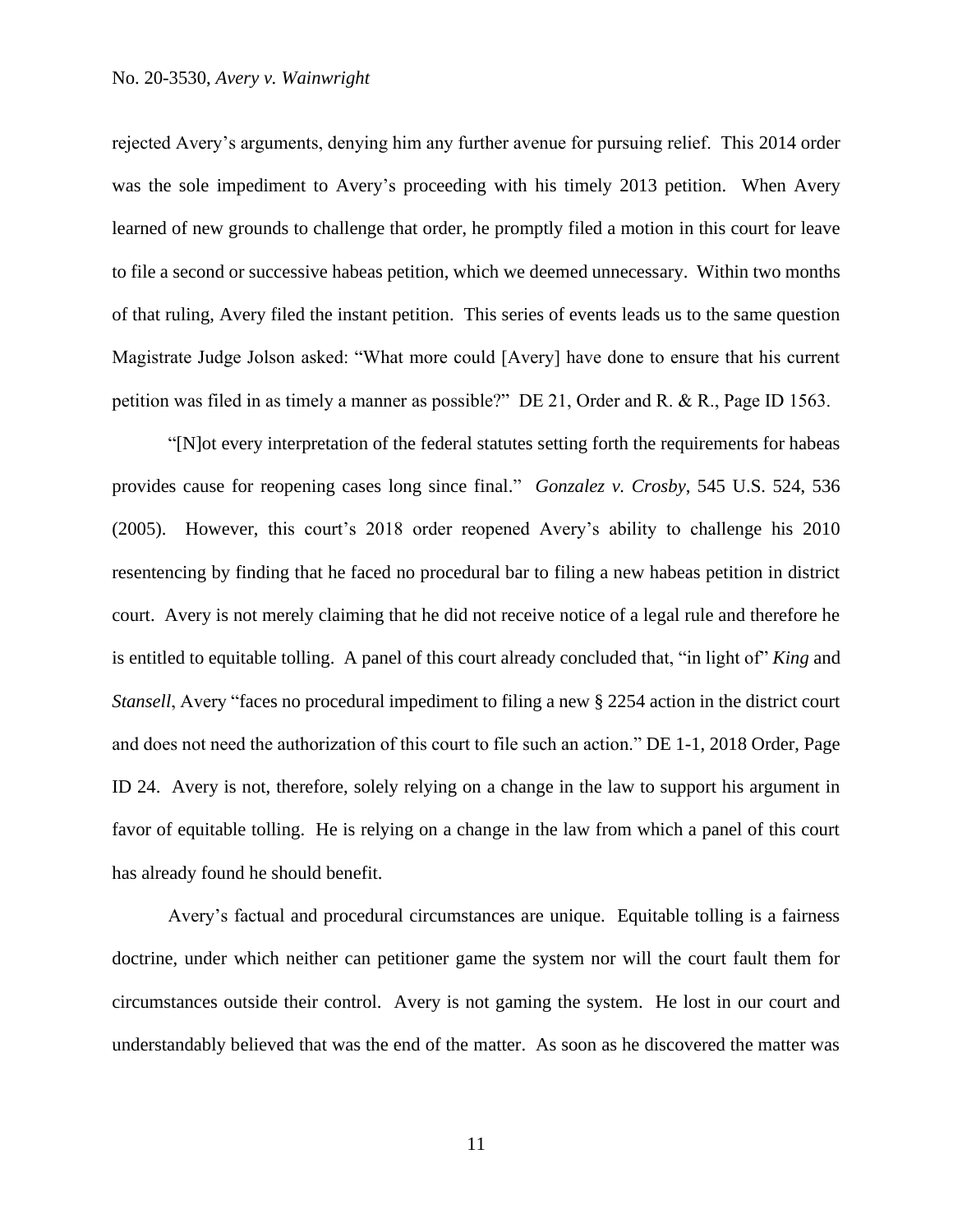reopened, he moved for relief in our court and was told that he could file his habeas petition. Under these specific and uncommon circumstances, equitable tolling is warranted.

#### **IV**

The district court concluded that Ground 1 and Ground 2 were procedurally defaulted. The district court granted a certificate of appealability on Ground 2, but Avery also seeks a certificate of appealability as to Ground 1. To obtain a certificate of appealability, a petitioner must make "a substantial showing of the denial of a constitutional right." 28 U.S.C. § 2253(c)(2). If the district court dismisses a habeas claim on procedural grounds, a certificate of appealability should be issued if the petitioner "shows, at least, that jurists of reason would find it debatable whether the petition states a valid claim of the denial of a constitutional right and that jurists of reason would find it debatable whether the district court was correct in its procedural ruling." *Slack v. McDaniel*, 529 U.S. 473, 484 (2000). All reasonable jurists would find that Ground 1 is procedurally defaulted, so we deny Avery's motion to expand the certificate of appealability to include his double jeopardy claim. We likewise find Ground 2 to be procedurally defaulted. We analyze the procedural default of Grounds 1 and 2 together.

### **A**

Procedural default occurs when a habeas petitioner convicted of a crime in state court fails to present a claim to the highest court of the state prior to presenting the claim in federal court. A petitioner must present "'the same claim under the same theory' to the state courts before raising it on federal habeas review." *Hicks v. Straub*, 377 F.3d 538, 552–53 (6th Cir. 2004) (quoting *Pillette v. Foltz*, 824 F.3d 494, 497 (6th Cir. 1987)); *see also Wainwright v. Sykes*, 433 U.S. 72, 87 (1977). A claim is procedurally defaulted if three conditions are met: (1) "there is a state procedural rule with which the petitioner failed to comply;" (2) "the state courts actually enforced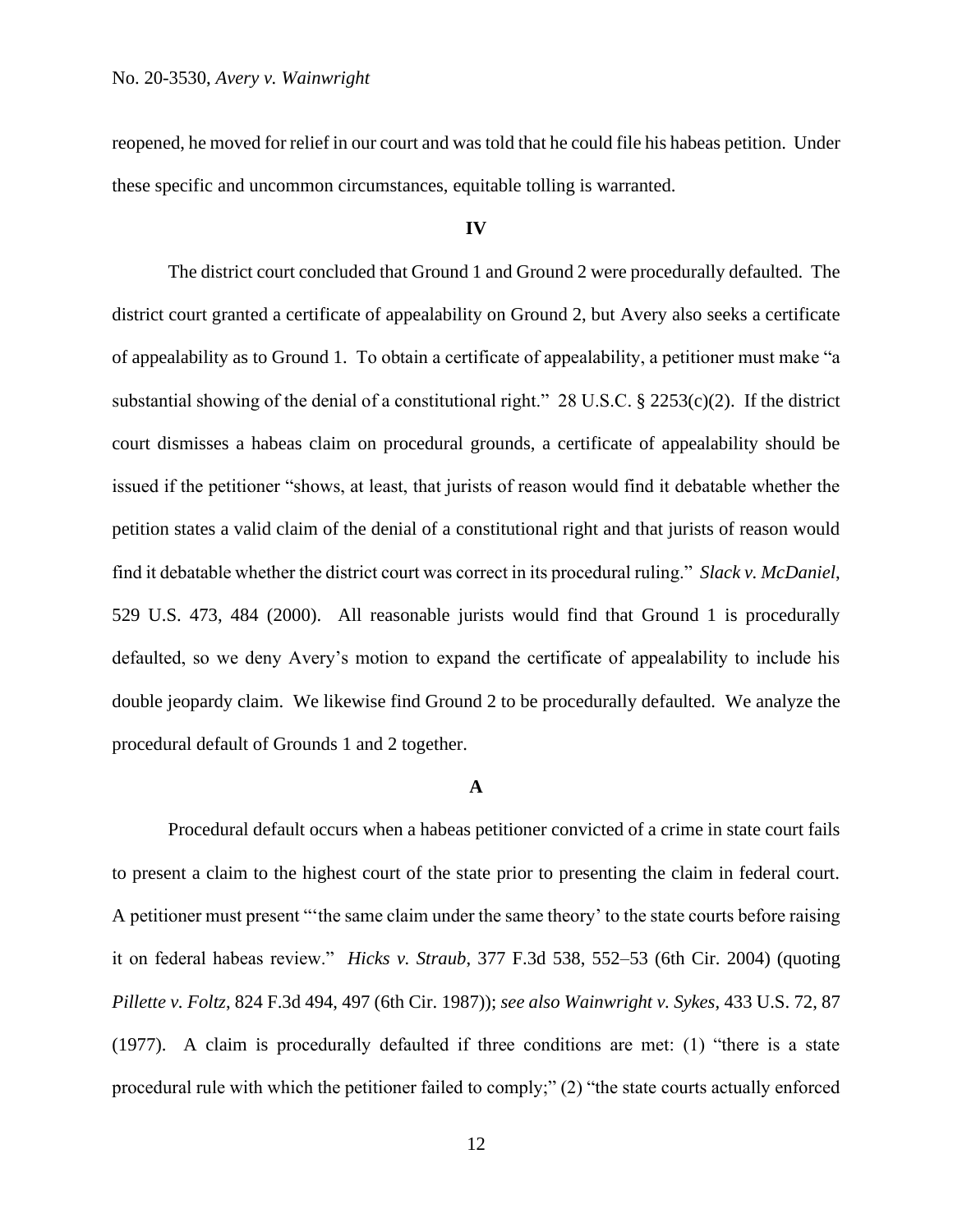the state procedural sanction;" and (3) the state procedural rule is "an adequate and independent state procedural ground upon which the state could rely to foreclose review of a federal constitutional claim." *Monzo v. Edwards*, 281 F.3d 568, 576 (6th Cir. 2002). If all these conditions are met, a federal court may not review the claim unless the petitioner demonstrates "that there was cause for his failure to follow the rule and that actual prejudice resulted from the alleged constitutional error." *Id.*

For Ground 1 and Ground 2, the first three conditions for finding procedural default are met: First, Avery failed to comply with Ohio's res judicata rule, which requires all claims to be raised on direct appeal, by failing to raise Ground 1 and Ground 2 on direct appeal from his 1997 conviction. *Avery v. Warden, Marion Corr. Inst.*, No. 2:18-cv-387, 2020 WL 2126523, at \*2 (S.D. Ohio May 5, 2020). Avery raised Ground 1 and Ground 2 for the first time on direct appeal from his 2010 resentencing. In 2011, the Ohio Court of Appeals found these claims were barred by the doctrine of res judicata because they did not pertain to the imposition of post-release control and could have been raised on direct appeal from Avery's 1997 conviction. *See State v. Avery*, No. 14-10-35, 2011 WL 3656470, at \*3–4 (Ohio Ct. App. 2011). Second, the Ohio Court of Appeals enforced its state procedural sanction by barring Avery from raising Ground 1 and Ground 2 on appeal from his 2010 resentencing. *Id.* Third, when properly applied, Ohio's res judicata rule is an adequate and independent state procedural ground to foreclose review of a constitutional claim. *Seymour v. Walker*, 224 F.3d 542, 555 (6th Cir. 2000).

#### **B**

Avery argues the Ohio appellate court misapplied its own rule of res judicata. Ohio's rule of res judicata requires a "final judgment," which bars the defendant from later raising any claims that could have been raised on direct appeal from "that judgment." *State v. Perry*, 226 N.E.2d 104,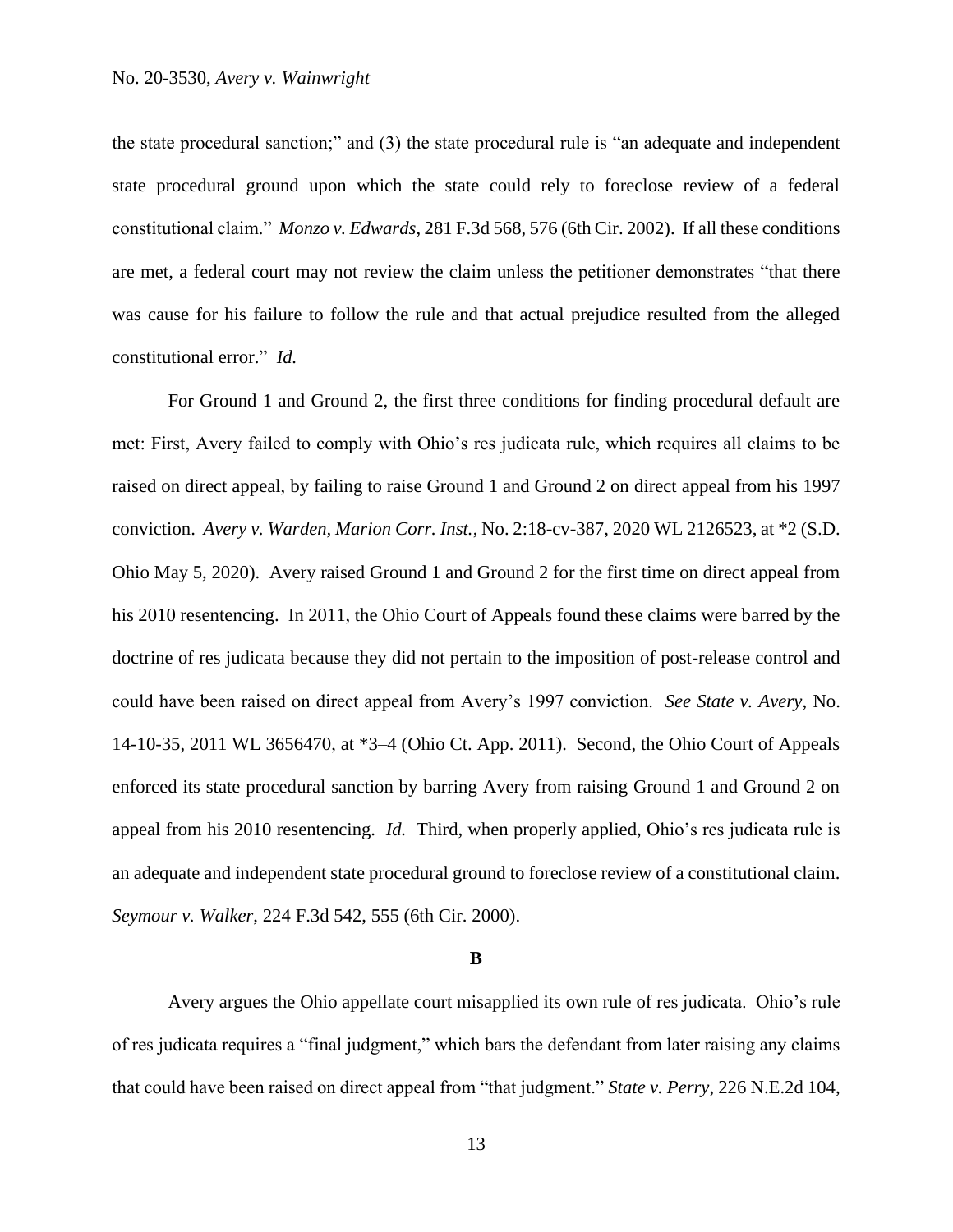108 (Ohio 1967). 5 Avery claims his 2010 resentencing rendered his 1997 conviction void; therefore, there was no final judgment that could have a preclusive effect and Ohio misapplied its own rule of res judicata by finding otherwise.

In support of his argument, Avery points to our court's characterization of his 2010 resentencing as a "new judgment" not requiring a second or successive habeas petition. But whether Avery was entitled to file a new federal habeas petition is a consideration entirely separate from whether Ohio correctly applied its own state law of res judicata. Avery is correct that we have previously declined to find issues procedurally defaulted when an Ohio court's application of res judicata was "misplaced." *Greer v. Mitchell*, 264 F.3d 663, 675 (6th Cir. 2001). That is because of the long-established rule dictating that the adequacy of a state procedural bar is a federal question. *Lee v. Kemna*, 534 U.S. 362, 375 (2002). Our court, however, has only applied *Greer*'s holding to cases involving a state court's failure to consider evidence outside of the record or other similar *factual* errors with the state court's decision.<sup>6</sup> Here, Avery is not claiming that the state court misapprehended the facts; his claim is that the state court misinterpreted state law governing the application of res judicata by failing to consider his 1997 conviction entirely void. *See State v. Fischer*, 942 N.E.2d 332, 336 (Ohio 2010) (characterizing whether a judgment is void or

<sup>&</sup>lt;sup>5</sup> In Ohio, "[u]nder the doctrine of res judicata, a final judgment of conviction bars the convicted defendant from raising and litigating in any proceeding, except an appeal from that judgment, any defense or any claimed lack of due process that was raised or could have been raised by the defendant at the trial which resulted in that judgment of conviction or on an appeal from that judgment." *Perry*, 226 N.E.2d at 108.

<sup>6</sup> *See Hill v. Mitchell*, 400 F.3d 308, 314 (6th Cir. 2005) (ineffective assistance of counsel claim not procedurally defaulted because such claims are not barred by res judicata under Ohio law when evidence outside the direct appeal record is presented); *Post v. Bradshaw*, 621 F.3d 406, 423 (6th Cir. 2010) (Ohio state court misapplied its own res judicata rules when petitioner could not have brought post-conviction proceedings as to his claim because the supporting evidence was thenundiscovered); *see also Greer v. Mitchell*, 264 F.3d 663, 675 (6th Cir. 2001); *White v. Mitchell*, 431 F.3d 517, 527 (6th Cir. 2005); *Durr v. Mitchell*, 487 F.3d 423, 434 (6th Cir. 2007).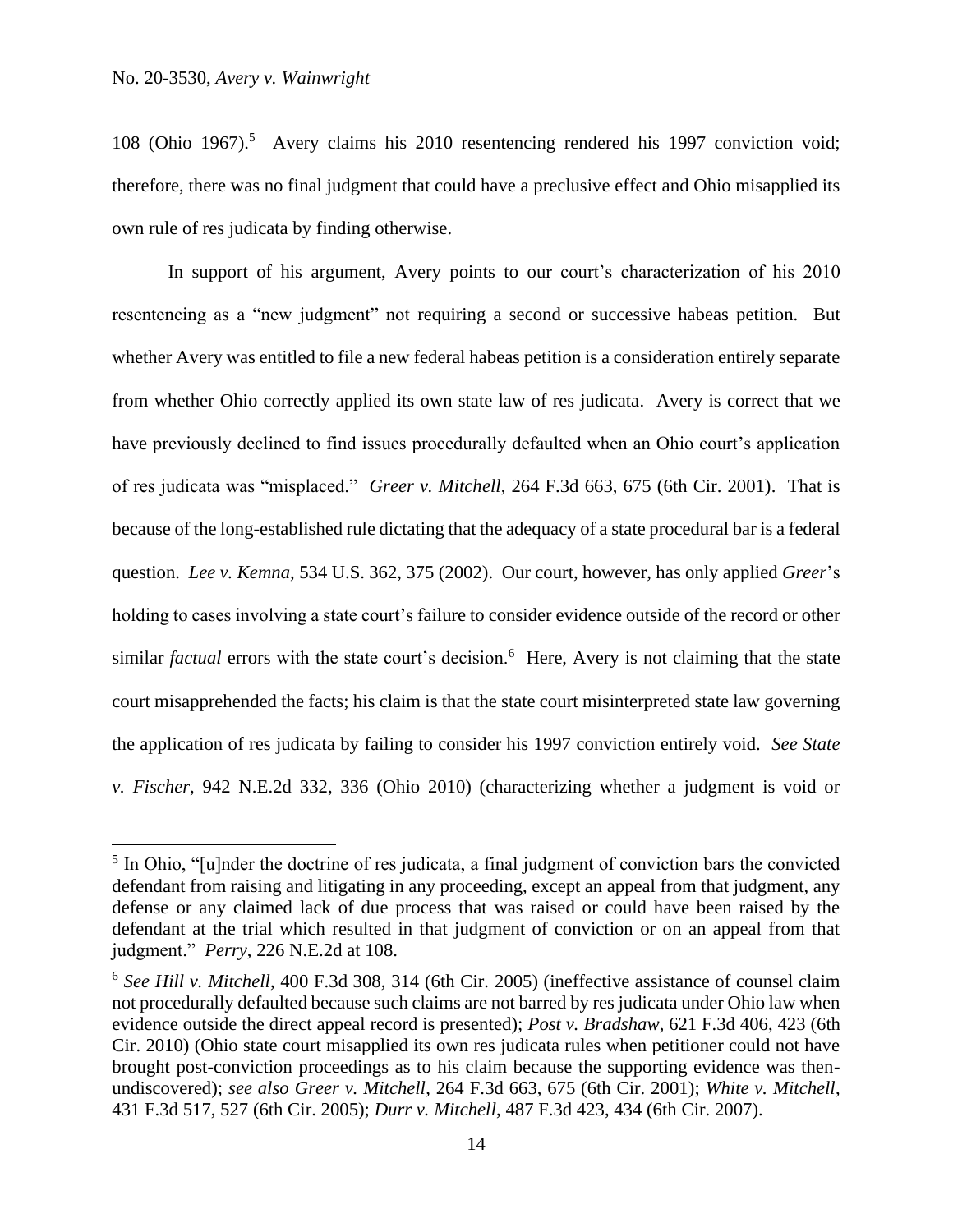voidable under Ohio law), overruled on other grounds by *State v. Harper*, 159 N.E.2d 248 (Ohio 2020).

The state appellate court considered and rejected this argument. *Avery*, 2011 WL 3656470, at \*2–4. Ohio law requires a judgment of conviction to "set forth the plea, the verdict, or findings upon which each conviction is based, and the sentence." *United States v. Adkins*, 729 F.3d 559, 567 (6th Cir. 2013) (quoting Ohio Crim. R. 32(C)).<sup>7</sup> Although Avery's sentence did not technically meet these requirements, the state appellate court held that this does not mean his 1997 sentence was a nullity. *Avery*, 2011 WL 3656470, at \*2–4. Instead, Ohio law provides that a technical failure to comply with Rule 32(C) by failing to include the manner of conviction does not violate a statutorily mandated term. *See id.*

The state appellate court extended this same reasoning to the other clerical mistakes in Avery's judgment. *Id.* While the remedy for such mistakes is "resentencing," Ohio courts have not suggested that this encompasses anything more than "issuing a corrected sentencing entry that complies with Crim. R. 32(C)." *Id.* (quoting *State ex rel. DeWine v. Burge*, 943 N.E.2d 535, 540 (Ohio 2011)). Ultimately, the state appellate court held that

[a]ll of the parties were aware of the fact that Avery was found guilty after a jury trial and the record reflected this fact in numerous places. The trial court's correction of the sentencing entry to reflect what had actually occurred was merely a nunc pro tunc correction that did not render the previous judgment a nullity. Avery, having already had the benefit of a direct appeal, cannot raise any and all claims of error in successive appeals.

*Id.* at \*4.

The state appellate court determined that Avery's 1997 conviction was not a nullity and, therefore, had preclusive effect. Because our court treats state court interpretations of state law

 $7$  Ohio Criminal Rule 32(C) has since been amended.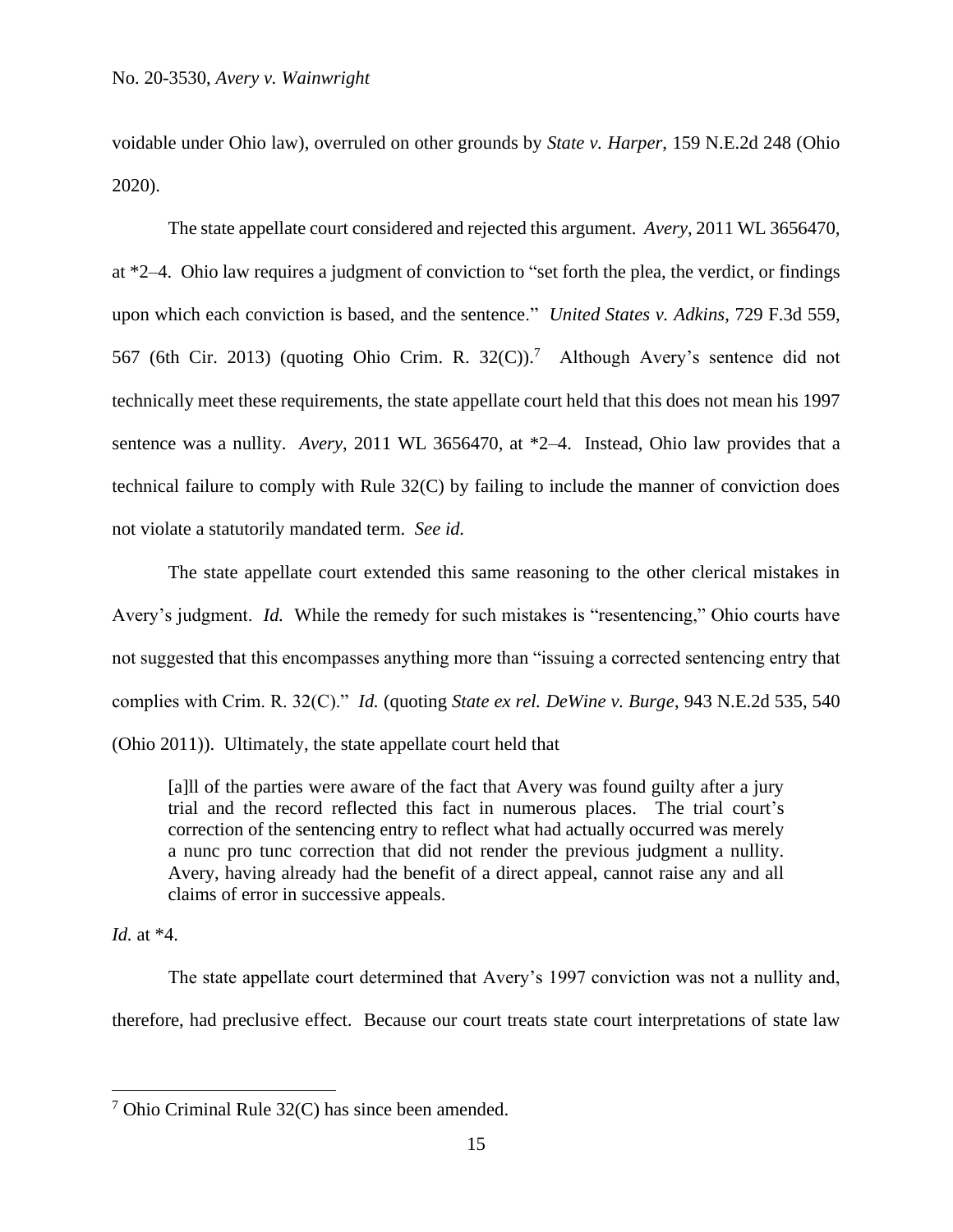with deference, we will not disturb the Ohio state court's application of its own res judicata law. *See Hutchison v. Marshall*, 744 F.2d 44, 46 (6th Cir. 1984) ("[S]tate courts are the final authority on state law."). Therefore, we find that jurists of reason would not debate whether the district court correctly rejected Ground 1 as procedurally defaulted. Likewise, we find Ground 2 to be procedurally defaulted.

#### **V**

Avery argues he can establish cause and prejudice to excuse any procedural default of Ground 2 because of ineffective assistance of appellate counsel during his initial direct appeal. To do so, Avery must show that his appellate counsel's failure to raise the alternate-juror argument on appeal "rose to the level of a constitutional violation" under *Strickland v. Washington*, 466 U.S. 668 (1984). *McFarland v. Yukins*, 356 F.3d 688, 699 (6th Cir. 2004). *Strickland* sets forth a twoprong analysis for assessing ineffective assistance of counsel claims: (1) "the defendant must show that counsel's performance was deficient" and (2) "the defendant must show that the deficient performance prejudiced the defense." 466 U.S. at 687. We affirm the district court's finding that Avery has not established deficient performance or prejudice excusing procedural default.

### **A**

First, to find that counsel's ineffectiveness constitutes cause excusing procedural default, "that ineffectiveness must itself amount to a violation of the Sixth Amendment, and therefore must be both exhausted and not procedurally defaulted." *Burroughs v. Makowski*, 411 F.3d 665, 668 (6th Cir. 2005). Avery filed a Rule 26(B) application to reopen his initial direct appeal, in which he argued that his appellate counsel was ineffective for failing to raise the alternate-juror issue. The state appellate court denied Avery's Rule 26(B) application as untimely, for exceeding the page limit, and for failure to state an issue of ineffective assistance of appellate counsel. Avery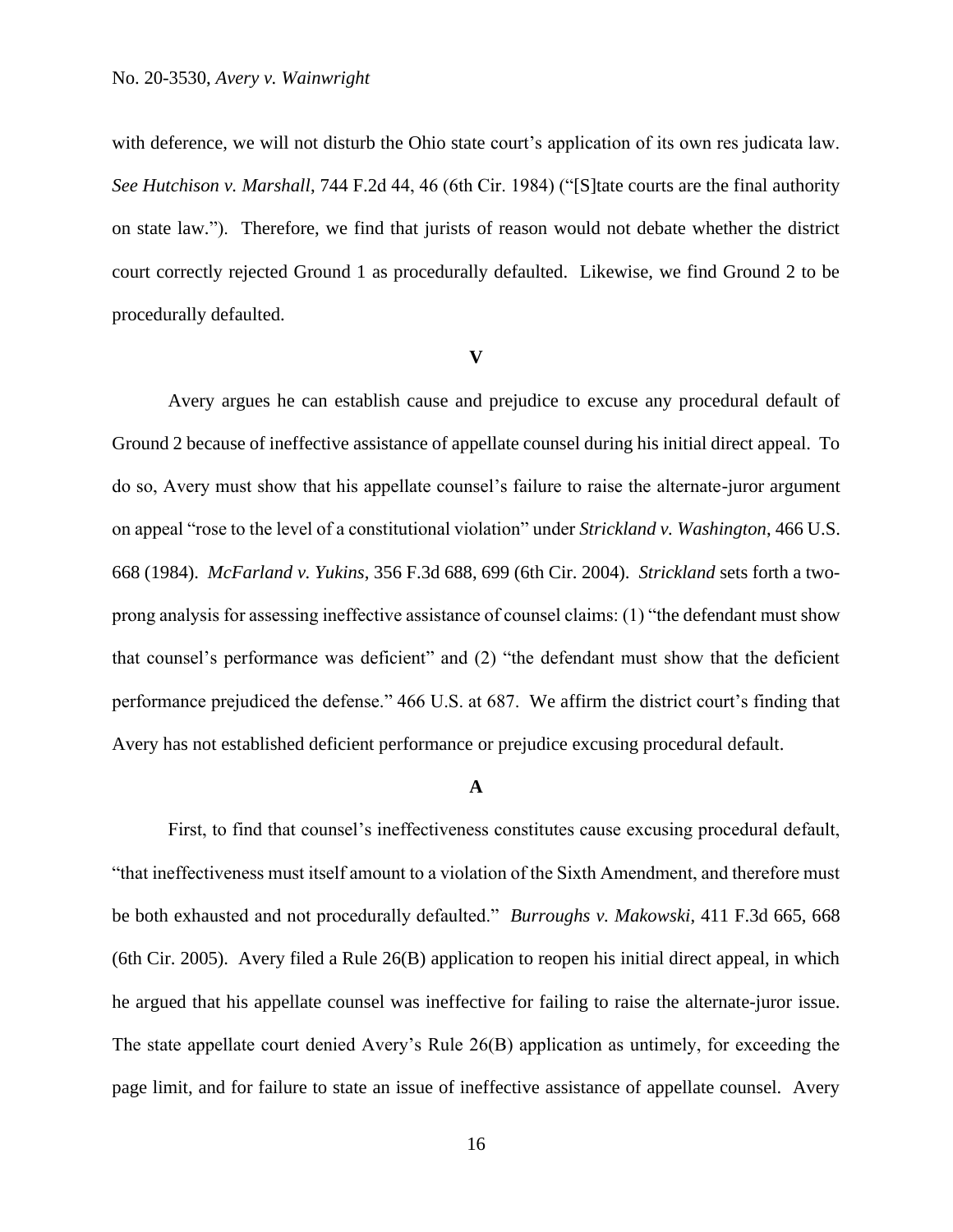# No. 20-3530, *Avery v. Wainwright*

then filed a motion to reconsider, which the state appellate court again denied. But in its denial, the appellate court noted that Avery's application was denied for numerous reasons, including on the merits. It failed, however, to specify how the application was denied on the merits.

For procedural default to bar consideration of a claim on habeas review, the last state court rendering a judgment must clearly and expressly state that its judgment rests on a state procedural bar. *Harris v. Reed*, 489 U.S. 255, 262–65 (1989). In *Harris*, the Supreme Court indicated in a footnote that if the last state court ruling based its conclusion on the merits and, alternatively, on a state procedural ground, then the procedural ground ruling prevails. *Id.* at 264 n.10. Our court adopted this reasoning in *Clifford v. Chandler*, in which we held that a discussion of the merits will not supersede an independent procedural bar to habeas relief. 333 F.3d 724, 728–29 (6th Cir. 2003), overruled in part on other grounds by *Wiggins v. Smith*, 539 U.S. 510 (2003).

In denying Avery's motion to reconsider, the state appellate court held that the timeliness of the 26(B) application is "irrelevant to the ultimate conclusion that said application did not give rise to a genuine issue as to whether appellant was deprived of the effective assistance of counsel on appeal." DE 5, Ex. 19, Page ID 340. But the Warden argues that the state appellate court "never retracted its determination that Avery's 26(B) application exceeded the page limits." CA6 R. 21, Appellee Br., at 40. Although a discussion of the merits will not automatically supersede a procedural bar, because both the initial denial and the denial of reconsideration addressed the merits, the last state court judgment was not one that clearly and expressly rested on a procedural bar. Therefore, we find that Avery's ineffective assistance of appellate counsel claim is not itself procedurally defaulted.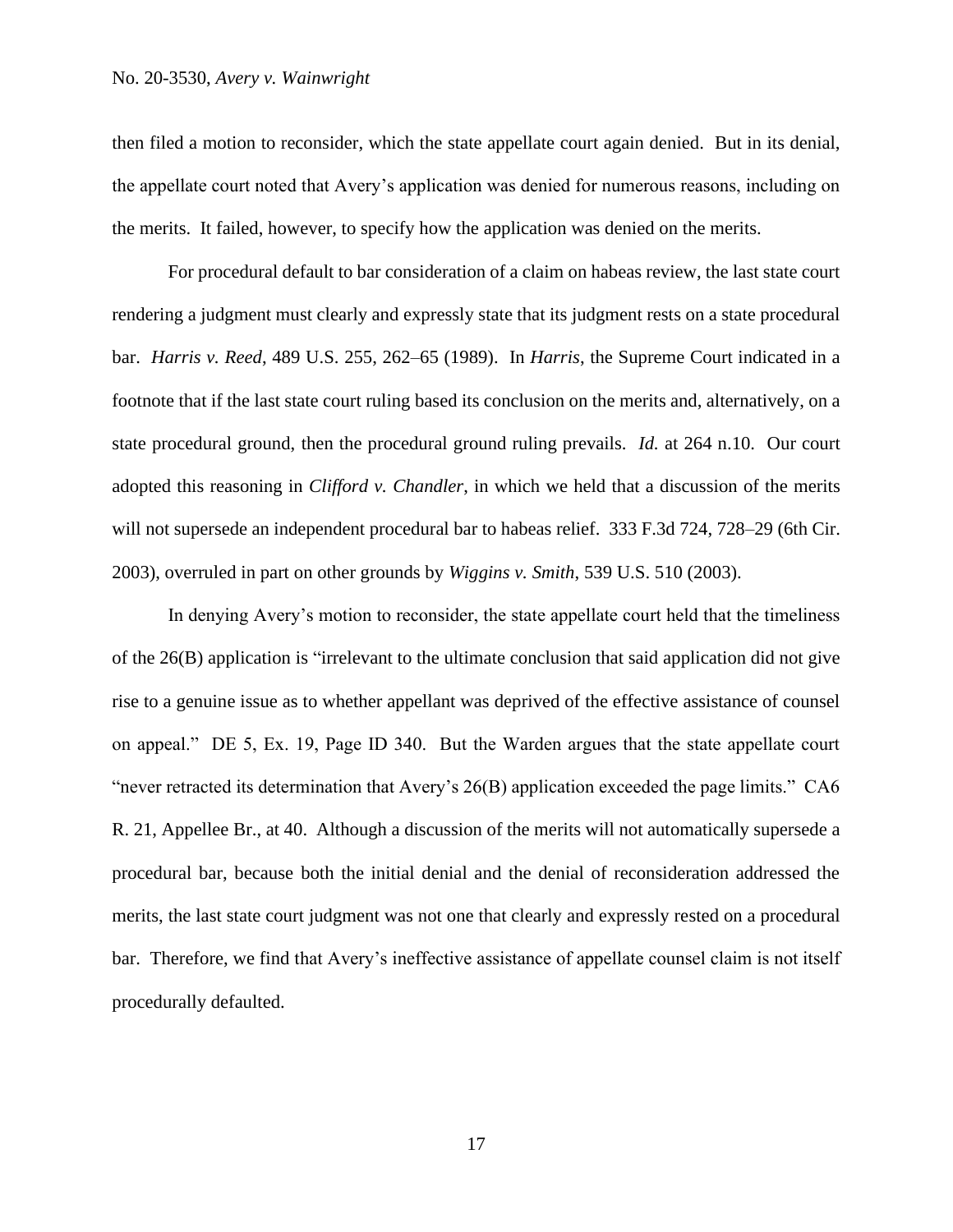The next issue is whether Avery has demonstrated that his appellate counsel was deficient. Under this first prong of *Strickland*, we assess whether "counsel's representation fell below an objective standard of reasonableness." 466 U.S. at 68–88. The Warden argues that appellate counsel's performance was not deficient because the alternate juror claim is meritless, and it is not deficient performance to fail to raise a meritless claim.

Avery argues that his appellate counsel was ineffective for failing to raise the alternate juror claim on direct appeal. At Avery's trial, the trial court released the alternate juror before the jury began deliberations. The trial judge told the alternate juror:

I'm going to release you, but I want you to know that you're not allowed to discuss this case with anyone, or indicate to anyone how you would have voted, or what your ideas are on the matter, until this jury has come back and reported their findings.  $\ldots$  You're free to go or stay as you please  $\ldots$ .

DE 45, Trial Tr., Vol. V, Page ID 2325.

Unbeknownst to the trial court and the parties, the alternate juror remained and was present in the jury room during deliberations. After deliberating for two hours, the jury submitted a question and returned to the courtroom. At this point, the trial court discovered the alternate juror's presence and Avery moved for a mistrial. The trial court questioned both the alternate juror and the jury foreperson, who both stated that the alternate juror did not participate in the jury deliberations. The jury foreperson further stated that the alternate juror was seated away from the table of jurors and at the other end of the room during deliberations. Based on this information, the trial court overruled Avery's motion for a mistrial, dismissed the juror again, and instructed the jury to begin their deliberations anew. The jury deliberated for an additional hour before delivering its verdict.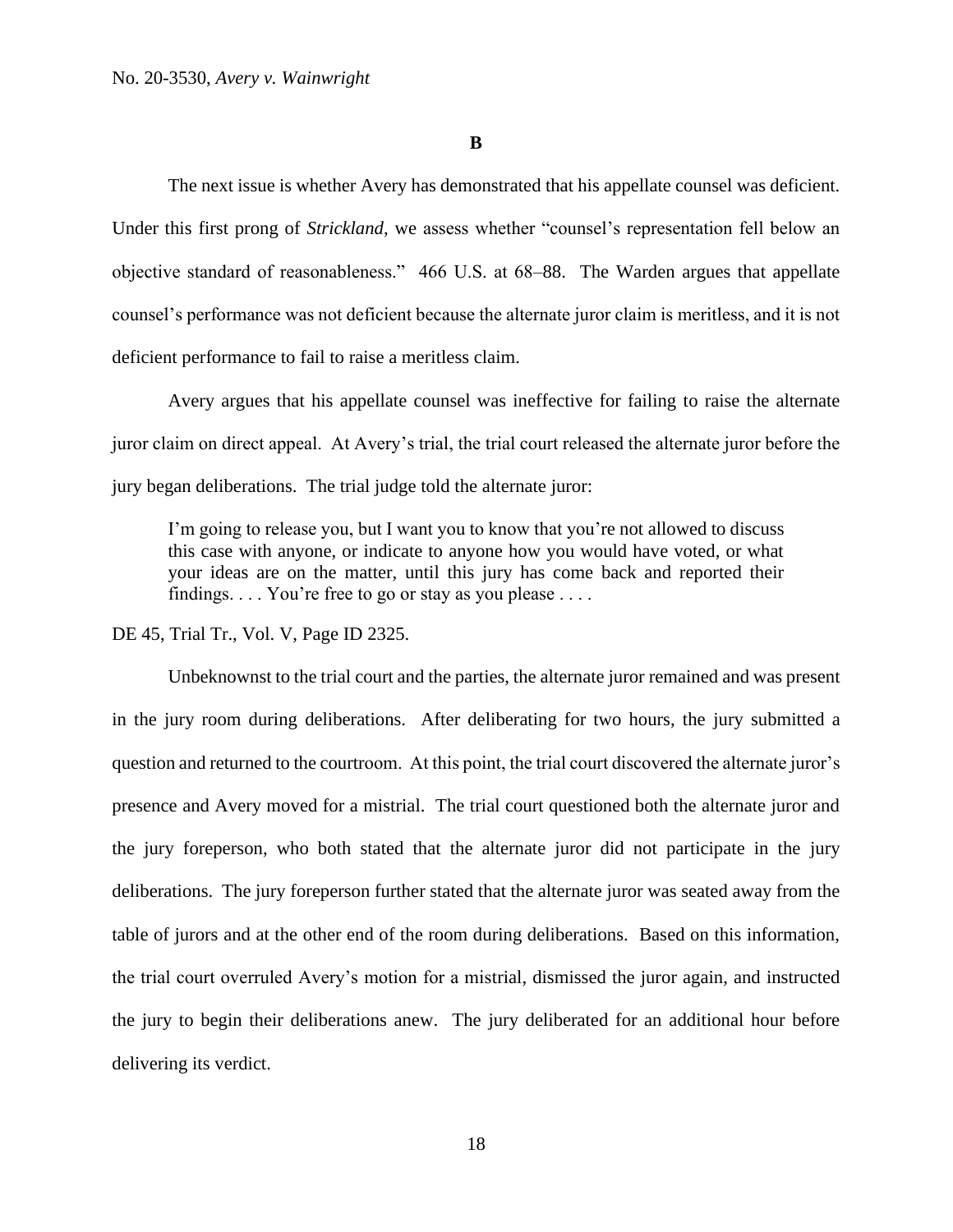# No. 20-3530, *Avery v. Wainwright*

The Supreme Court has held that the mere presence of alternate jurors in jury deliberations does not affect a defendant's substantial rights. *See United States v. Olano*, 507 U.S. 725, 741 (1993). But "the presence of alternate jurors during jury deliberations might prejudice a defendant in two different ways: either because the alternates actually participated in the deliberations, verbally or through 'body language'; or because the alternates' presence exerted a 'chilling' effect on the jurors." *Id.* at 739 (citations omitted). The Ohio Supreme Court has held that "reversible error occurs where, over objection, an alternate juror participates in jury deliberations resulting in an outcome adverse to a defendant and either (1) the state has not shown the error to be harmless, or (2) the trial court has not cured the error." *State v. Gross*, 776 N.E.2d 1061, 1099 (Ohio 2002).

Avery argues that because the trial court failed to question all the jurors and the record does not indicate whether the alternate nonverbally participated or exerted a chilling effect, then the state failed to show the error was harmless. But the state is not required to show harmless error when the trial court cures the error. *See Gross*, 776 N.E.2d at 1099. The record reflects that the trial court cured the error by dismissing the juror again and instructing the jury to begin "deliberations all over again, just as though you just started." DE 45, Trial Tr. Vol. V, Page ID 2335. The record further reflects that the jury likely did so by deliberating for approximately an additional hour. By comparison, in *Gross*, the Ohio Supreme Court found error because of the presence of alternates in jury deliberations where there was "specific evidence of active disruption of the deliberative process that pose[d] a significant risk of affecting jury functions . . . [and] the trial court accepted the jury's verdict regarding the death sentence without making any attempt to cure the apparent error." 776 N.E.2d at 1099 (describing participation by the alternate jurors and their disruptive behavior, like throwing objects in the jury room). As the trial court cured the error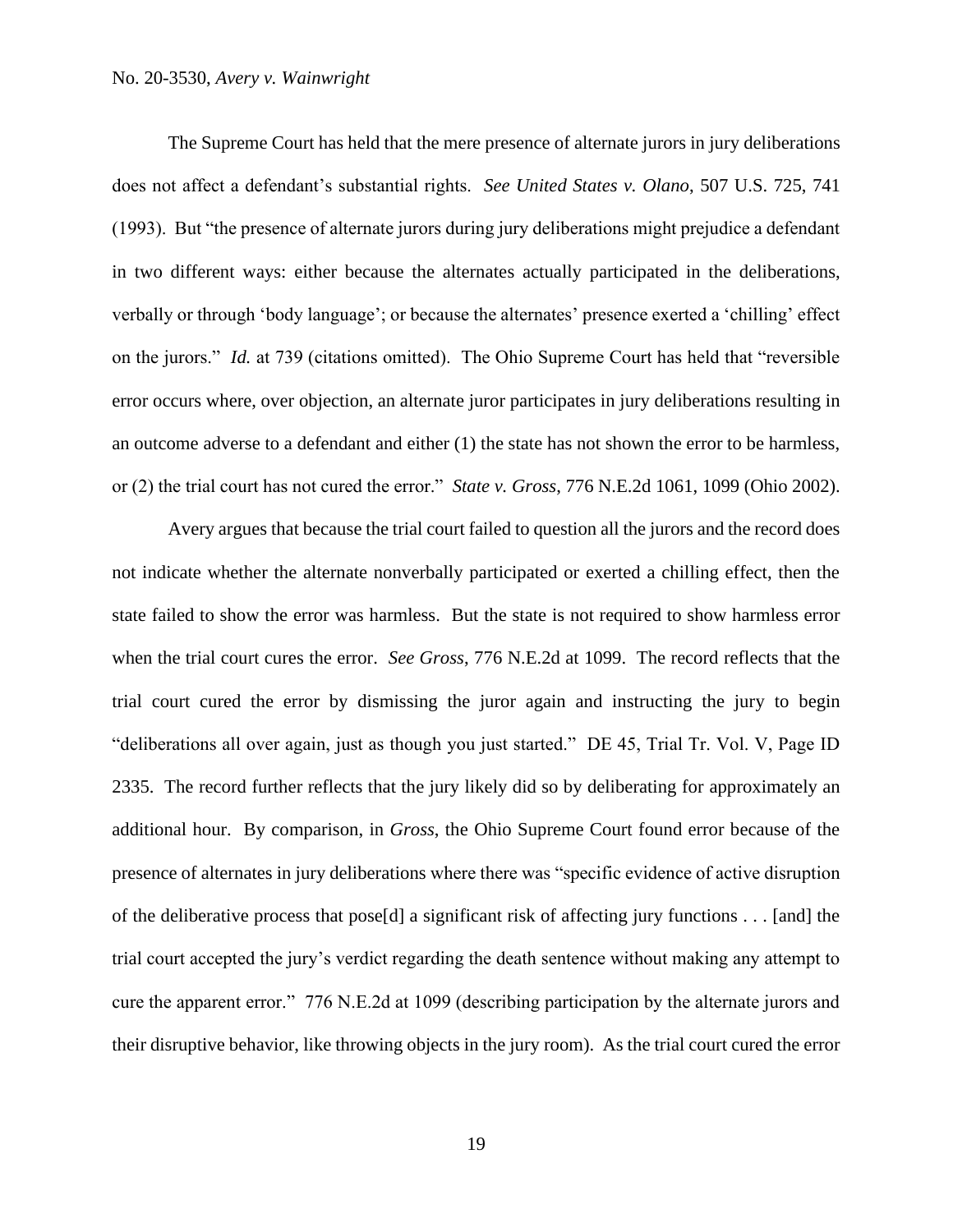of the presence of an alternate in jury deliberations, Avery's claim of error on appeal likely had

limited merit.

It is notable, however, that the trial court judge made a problematic comment to the jury

after denying the motion for a mistrial prior to releasing the jury to redeliberate. He stated:

Before I answer your question—and I apologize, because obviously, I didn't make it clear what had to happen, and I want you to know, you know, I'm just a country boy like the rest of you, or country girls, but at any rate, I serve on the Ohio Judicial Conference Civil Law and Procedure Committee, and we just got done discussing a pending bill in the Legislature right now that we have heartily endorsed, and kind of asked for, and it is to allow the alternate to do exactly as you did, to go back, not to participate, but be able to listen to what is being said, so that if they get to arguing, and one has a heart attack, and have to carry him out, and you have to replace them, that we don't have to send the Sheriff out after you, then start deliberations all over again, you not knowing what went on, and what the thoughts were of the other persons.

Unfortunately, that has not passed yet. They're still fooling around with school bills, and all that business, and so, and they say that it has every chance of passing. There's not much opposition to it. But there are a lot of good things to it, and just about no bad things about it. So I say that to you.

DE 45, Tr., Page ID 2334–35. Avery argues that "the trial court may have compounded any

prejudice by sharing with the jury its personal views of the merits of the Ohio alternate-juror rule."

CA6 R. 18, Appellant Br., at 51.<sup>8</sup> But the trial judge acknowledged that this bill had not passed

and was not the rule. More importantly, the judge's comment has no bearing on the fact that the

judge corrected and cured the error by excusing the alternate and directing the jurors to start

deliberations anew, which he did before the jury redeliberated and delivered its verdict.

<sup>&</sup>lt;sup>8</sup> Avery suggests that the trial court may have denied Avery's mistrial motion due to his personal views, but this speculation is unsupported by the record beyond the trial judge's general remarks about the rule.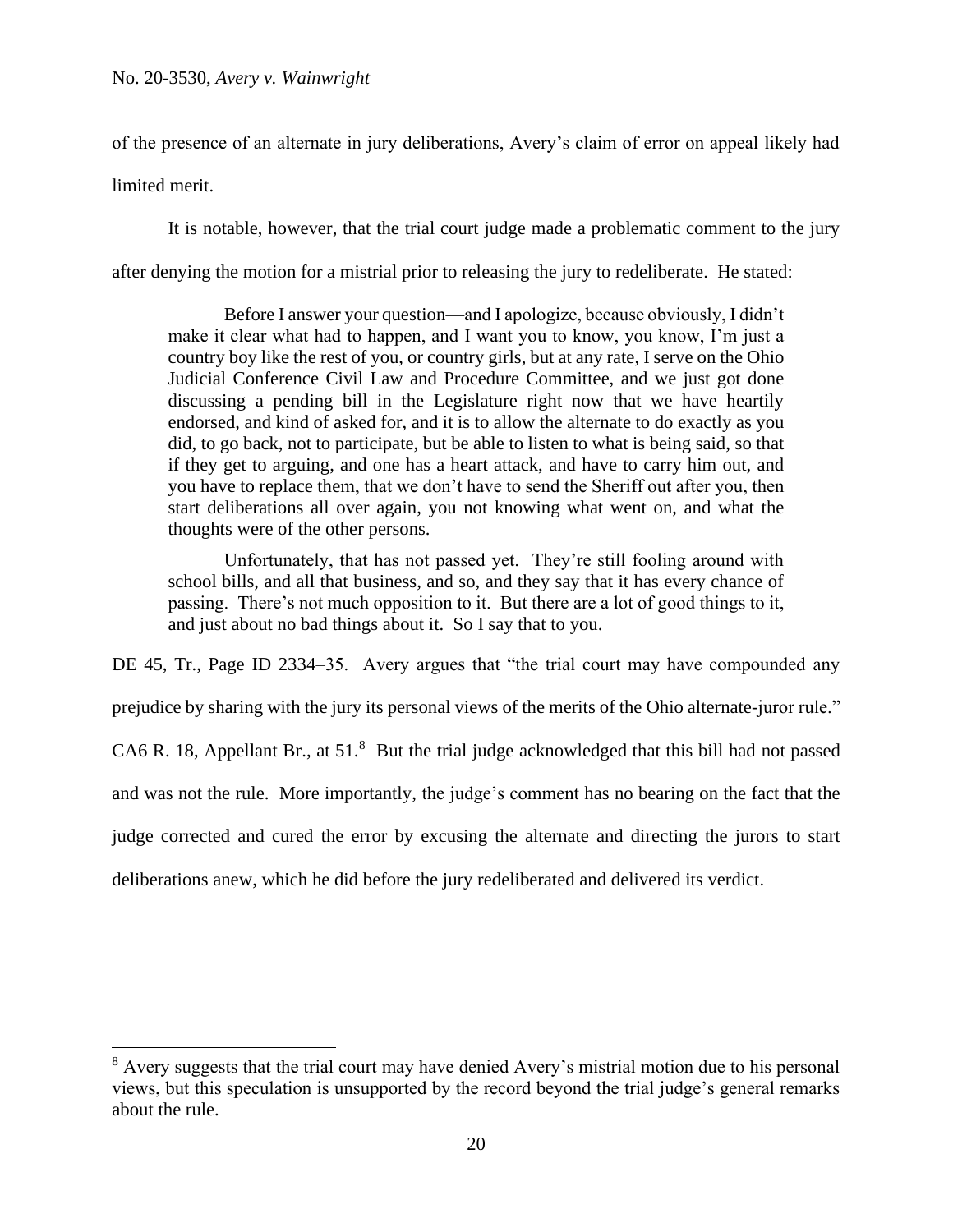"Counsel's performance is strongly presumed to be effective," and it is not deficient performance to decline to raise issues that lack merit on appeal. *Scott v. Mitchell*, 209 F.3d 854, 880 (6th Cir. 2000); *see Jones v.* Barnes, 463 U.S. 745, 753–54 (1983). Given the record and Ohio case law, we cannot conclude that Avery's appellate counsel's performance was constitutionally deficient. *See Strickland*, 466 U.S. at 687; *Goff v. Bagley*, 601 F.3d 445, 469 (6th Cir. 2010).

#### **C**

Even if appellate counsel's performance was constitutionally deficient, Avery cannot establish prejudice. To establish prejudice, Avery relies on *State v. Miley* and *State v. Locklear* to argue that but for appellate counsel's failure to raise the alternate-juror issue he would have prevailed on appeal. In *State v. Miley*, the Ohio Court of Appeals held that a failure "to discharge the alternate juror at the time the jury retired for deliberations" violates "the express mandate of Crim. R. 24(F)." 603 N.E.2d 1070, 1072 (Ohio Ct. App. 1991). Similarly, in *State v. Locklear*, the Ohio Court of Appeals concluded that when a defendant properly objects to a Rule 24 violation, the "only" remedy is to declare a mistrial. 401 N.E.2d 457, 458–59 (Ohio Ct. App. 1978). But these cases are distinguishable because both involve the *substitution* of a juror during deliberations, which was not the case at Avery's trial. In the cases cited by Avery, the jurors were impermissibly substituted *and* impermissibly participated, which is distinguishable from an impermissibly present, but silent, alternate juror.

Under Ohio law, the trial court may cure the error of an alternate juror's presence in deliberations. *See Gross*, 776 N.E.2d at 1099. This is exactly what occurred in Avery's case. The trial court ensured that the alternate did not participate in deliberations (confirmed by the alternate and the foreperson), dismissed the alternate, and then directed the jury to start deliberations anew**.**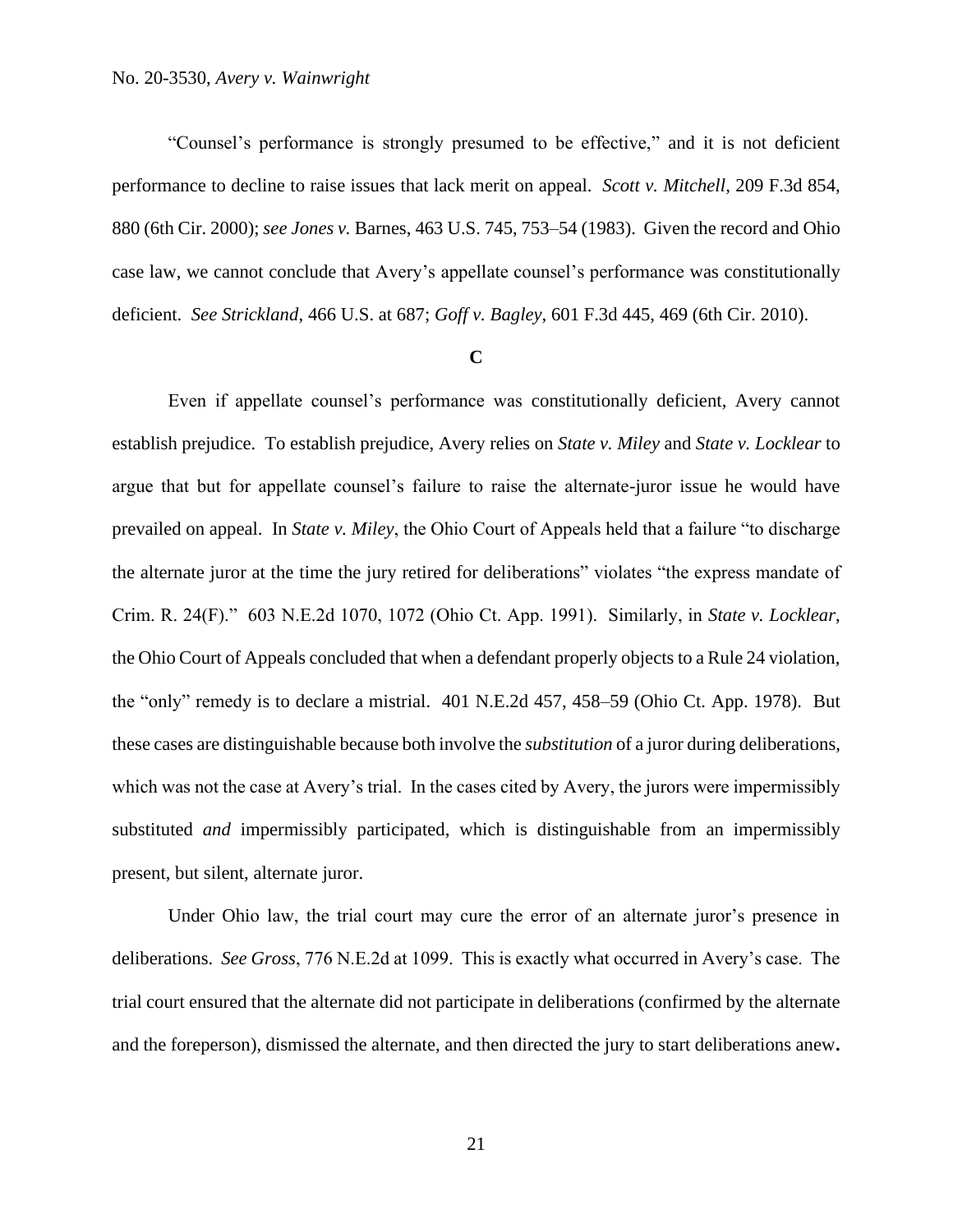It is not clear what more the trial court could have done to cure the error. Therefore, Avery has not shown he would have prevailed on appeal with his alternate-juror claim.

The parties disagree about whether a showing of actual prejudice, beyond the prejudice required to prove *Strickland* prejudice, is required to excuse procedural default. Avery points to *Chase v. MaCauley*, in which this court noted that "ineffective assistance of appellate counsel . . . is a well-recognized basis for showing cause and prejudice" sufficient to excuse procedural default. 971 F.3d 582, 592 (6th Cir. 2020). Similarly, in *Joseph v. Coyle*, we explained that "establishing *Strickland* prejudice likewise establishes prejudice for the purposes of cause and prejudice." 469 F.3d 441, 462–63 (6th Cir. 2006).

The Warden relies on *Ambrose v. Booker*, 684 F.3d 638 (6th Cir. 2012), and *Jones v. Bell*, 801 F.3d 556 (6th Cir. 2015), to support her argument that a separate showing of prejudice is necessary. But, as Avery correctly points out, *Ambrose* did not involve a *Strickland* claim. Therefore, we had no choice but to conduct a separate inquiry into prejudice. Avery further correctly argues that the court in *Jones* then misread dicta from *Ambrose* in reaching its conclusion that procedural default requires a showing of prejudice beyond that required by *Strickland*.

A separate finding of actual prejudice beyond *Strickland* prejudice is not required. *See Joseph*, 469 F.3d at 462–63; *Hall v. Vasbinder*, 563 F.3d 222, 237 (6th Cir. 2009); *Ege v. Yukins*, 485 F.3d 364, 379 (6th Cir. 2007). We affirm, however, the district court's finding that Avery has not demonstrated cause and prejudice from ineffective assistance of appellate counsel excusing Ground 2's procedural default.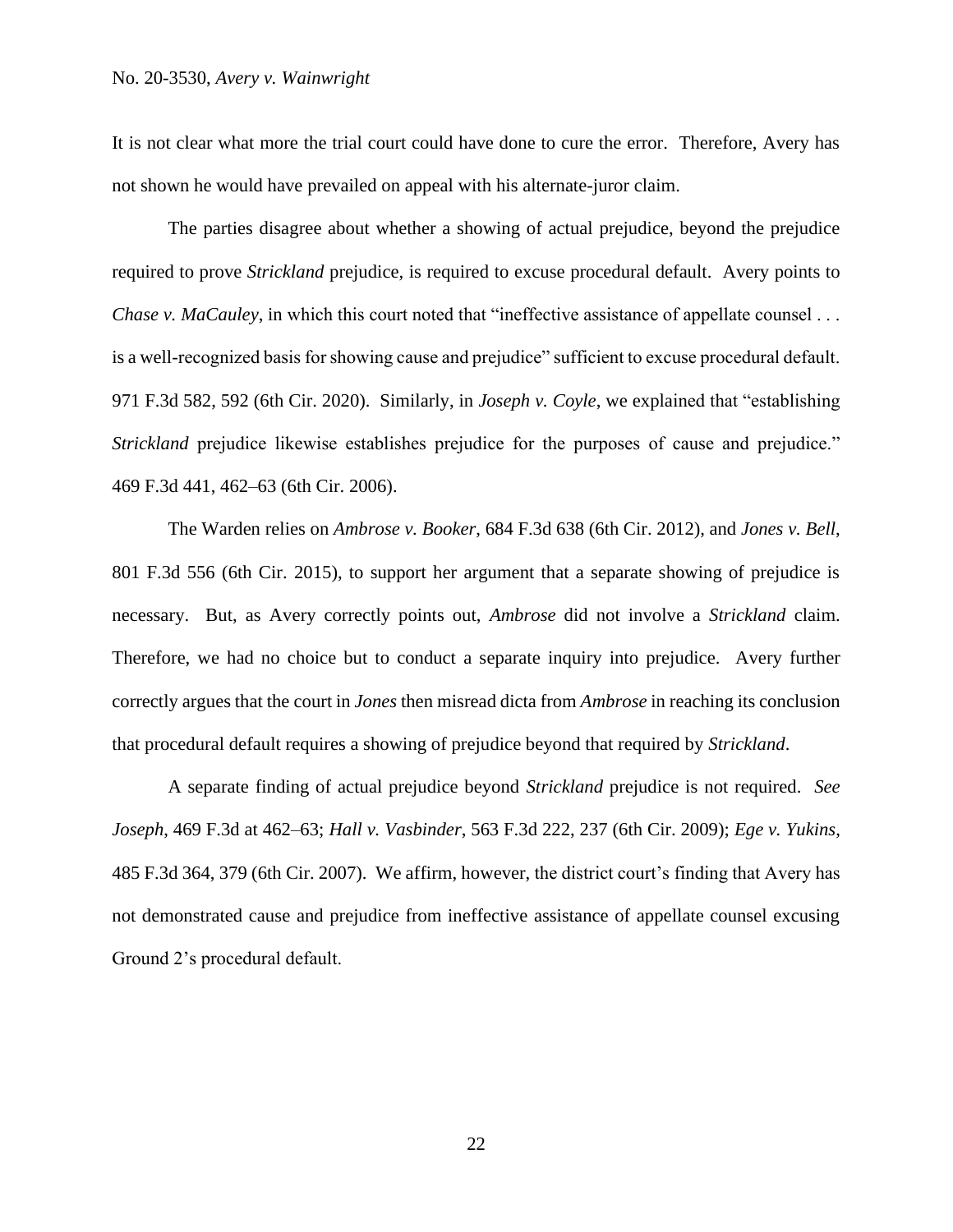# **VI**

We affirm the district court's holding that Avery is entitled to equitable tolling. We deny Avery's motion to expand the certificate of appealability to include Ground 1 of his federal habeas corpus petition. We affirm the district court's holding that Ground 2 is procedurally defaulted and that Avery cannot demonstrate cause and prejudice to excuse Ground 2's procedural default.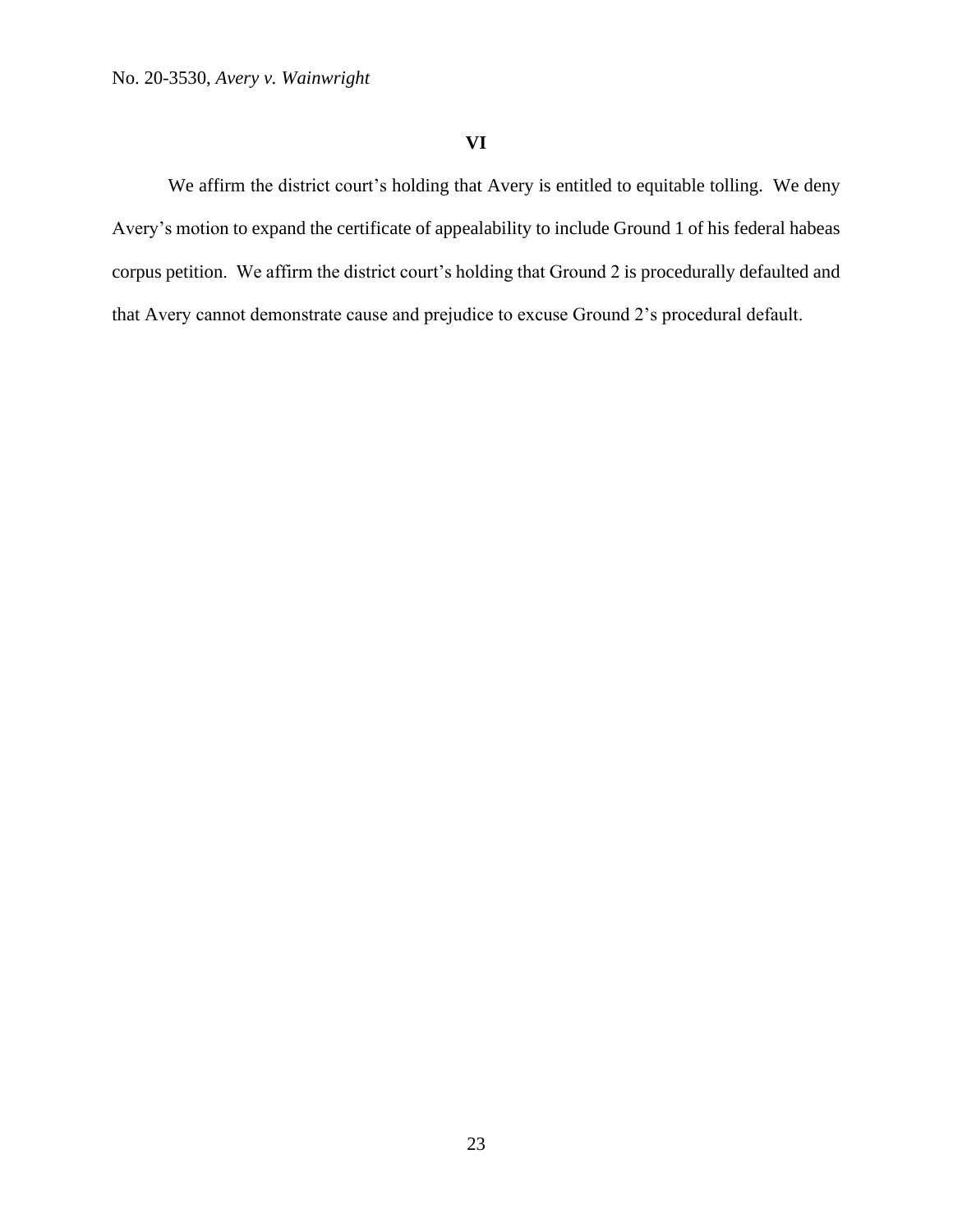**RALPH B. GUY, JR., Circuit Judge, concurring in the judgment.** If Avery's habeas petition were timely, I would agree that his claims are procedurally defaulted. (Maj. Op. Parts IV and V). But I would not reach that question because Avery is not entitled to equitable tolling. (*But see* Maj. Op. Part III). This case begins and ends with the one-year statute of limitations under 28 U.S.C. § 2244(d)(1). All agree that Avery filed the instant habeas petition just shy of six years after the limitations period began to run on April 17, 2012—and over one year and nine months *after* the nonretroactive legal development announced in *In re Stansell*, 828 F.3d 412 (6th Cir. 2016), which Avery invoked in order to file his instant petition. The only reason Avery offers for permitting this delay is his contention that he should benefit from *Stansell*'s nonretroactive change in the law and that he did not learn about *Stansell* until he was personally informed by a fellow inmate. This has never been sufficient to constitute the "extraordinary circumstances" required to warrant equitable tolling under well-established precedent and the undisputed facts. Because the warden is correct that the instant petition is time-barred and Avery is not entitled to equitable tolling, I would leave it at that and affirm the district court's judgment.

### **I**

The timeline here is telling. In 1997, Avery was convicted and sentenced to thirty years in prison for rape, aggravated burglary, robbery, and kidnapping. *State v. Avery*, 709 N.E.2d 875, 878 (Ohio Ct. App. 1998) (affirming the judgment). The Ohio Supreme Court declined to allow an appeal. *State v. Avery*, 703 N.E.2d 327 (Ohio 1998).

On June 9, 2000, Avery's first federal habeas corpus petition was dismissed without prejudice at Avery's request in order to allow him to exhaust state court remedies. R. 23, *Avery v. Brigano*, No. 99-cv-459 (S.D. Ohio June 9, 2000). On January 13, 2003, Avery's second petition was dismissed as time-barred. (R. 5-2, PgID 864).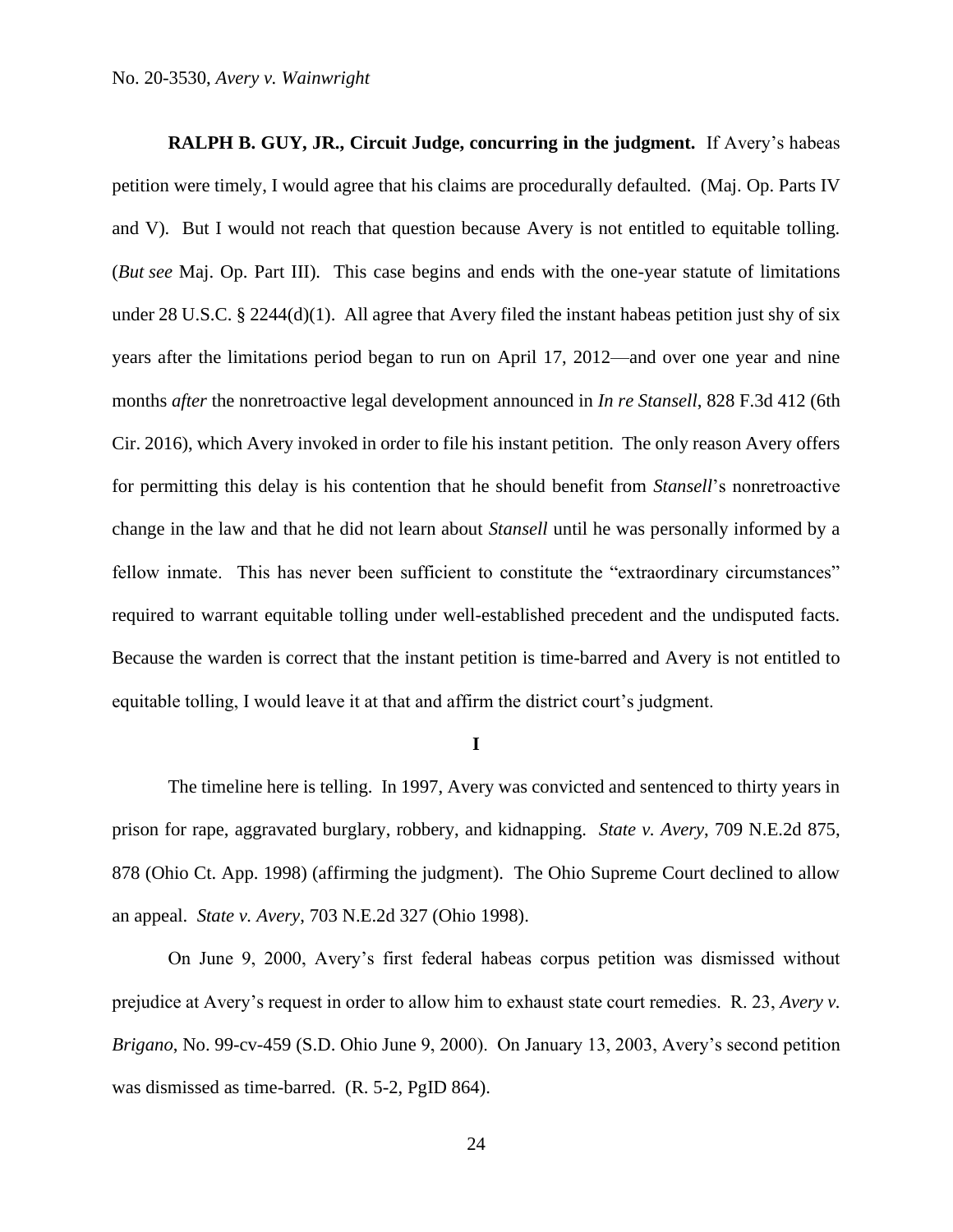# No. 20-3530, *Avery v. Wainwright*

In 2010, the Ohio trial court granted Avery's motion for resentencing because, when Avery was sentenced in 1997, the trial court did not properly advise Avery of the five-year mandatory term of post-release control. (R. 5-1, PgID 572). That is, the court told Avery at sentencing that he would be subject to "up to five years of mandatory post-release control" and the sentencing entry noted that Avery was subject to post-release control under Ohio Rev. Code § 2967.28, but the court did not specifically note the applicable five-year mandatory term of post-release control under § 2967.28(B)(1). (R. 10-3, PgID 1176-77; *see* R. 5-1, PgID 567). The trial court conducted a de novo sentencing hearing and again imposed a thirty-year sentence. *State v. Avery*, No. 14-10- 35, 2011 WL 3656470, at \*1 (Ohio Ct. App. Aug. 22, 2011). Avery appealed, challenging his conviction; the court of appeals affirmed, *id.*; and on January 18, 2012, the Ohio Supreme Court declined to allow an appeal. *State v. Avery*, 959 N.E.2d 1056 (Ohio 2012).

On January 23, 2013, Avery filed his third federal habeas petition, and the petition was transferred to this court on September 13 to decide whether Avery may file a successive habeas petition under 28 U.S.C. § 2244(b). (R. 5-2, PgID 865-70, 884-85). Avery argued that his 2010 resentencing resulted in a new judgment that restarted the petition count under *Magwood v. Patterson*, 561 U.S. 320 (2010), which held that where "there is a new judgment intervening between the two habeas petitions," as a result of "a full resentencing," a habeas petition "challenging the resulting new judgment is not second or successive at all." 561 U.S. at 331, 339- 42 (cleaned up).

On May 21, 2014, this court concluded that Avery's habeas petition was successive and denied him authorization to file it. *In re Avery*, No. 13-4098, 2014 U.S. App. LEXIS 25220, at \*5-7 (6th Cir. May 21, 2014). In rejecting Avery's argument, this court reasoned that:

25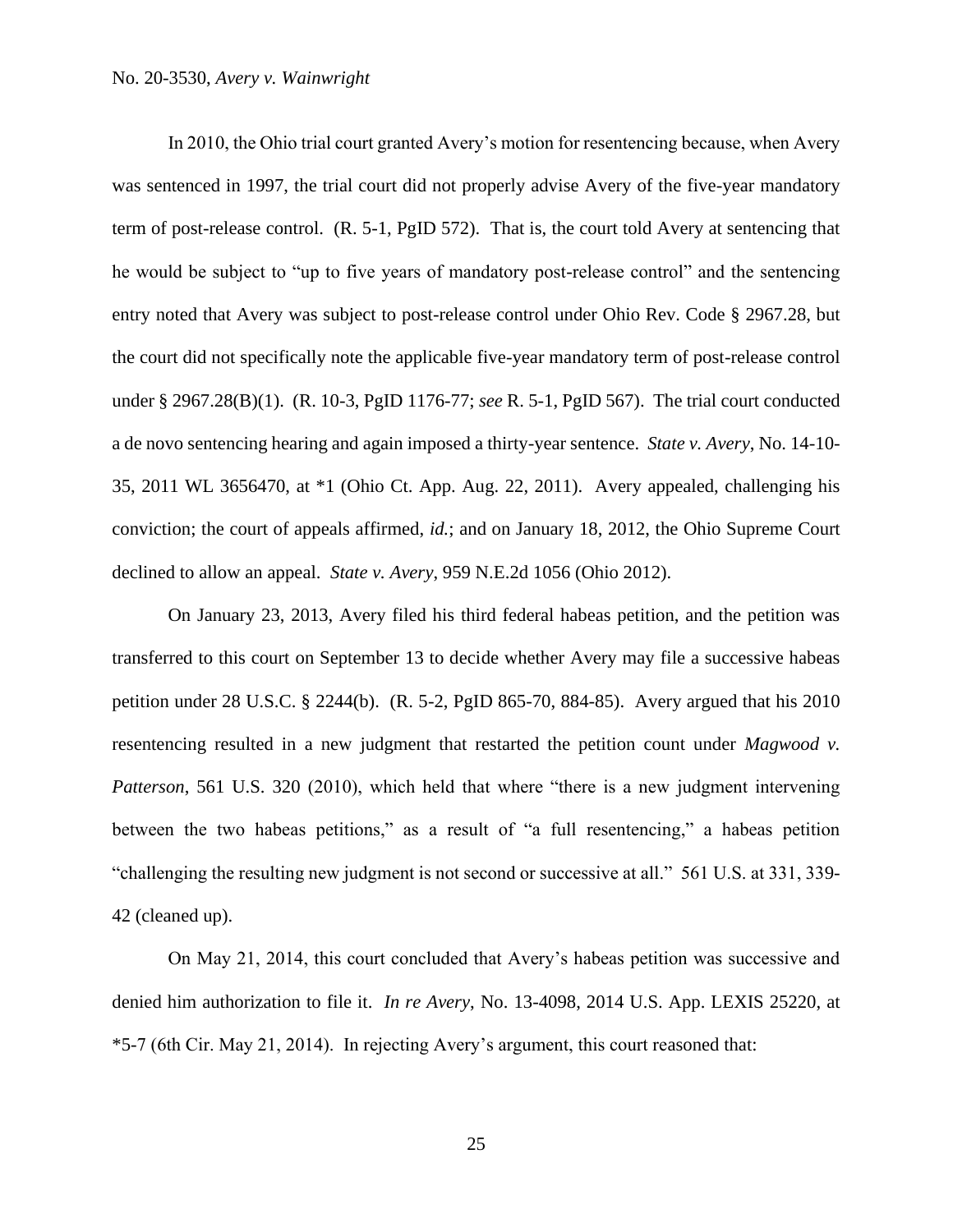The Supreme Court noted, without overruling or casting doubt upon, this court's prior ruling "that a petitioner who succeeds on a first habeas application and is resentenced may challenge only the 'portion of a judgment that arose as a result of a previous successful action.'" [*Magwood*, 561 U.S. at 342] n.16 (quoting *Lang v. United States*, 474 F.3d 348, 351-52 (6th Cir. 2007)).

*Id.* at \*5-6.

The law later changed in this jurisdiction. In 2015, this court held that "a habeas petitioner, after a full resentencing and the new judgment that goes with it, may challenge his undisturbed *conviction* without triggering the 'second or successive' requirements." *King v. Morgan*, 807 F.3d 154, 156 (6th Cir. 2015). Then, on July 1, 2016, this court held that "a partial resentencing that results in the imposition of post-release control is the *type* of change that creates a new judgment for purposes of the second or successive bar." *In re Stansell*, 828 F.3d 412, 416-17, 419 (6th Cir. 2016).

On July 17, 2017, Avery moved this court for authorization to file his fourth habeas petition. (CA6 No. 17-3769, R. 1 at 1). He cited as a "new rule of constitutional law" *Magwood* and *In re Smith*, No. 16-4699 (6th Cir. May 11, 2017), and asserted that he "only recently became aware of Magwood applying" to his situation because Smith is a fellow inmate. (*Id.* at 5-6). This court concluded: "Avery's 2010 resentencing resulted in a 'new judgment,' and his motion for an order authorizing the district court to consider a second or successive motion to vacate is therefore unnecessary. Avery faces no procedural impediment to filing a new § 2254 action in the district court and does not need the authorization of this court to file such an action." *In re Avery*, No. 17- 3769, 2018 U.S. App. LEXIS 4228, at \*4-5 (6th Cir. Feb. 21, 2018). But this court "did not address the statute of limitations or equitable tolling." (Maj. Op. 7).

On April 12, 2018, Avery filed the instant petition—his fourth habeas petition. (R. 1, PgID 16). After the district court denied the petition, this court granted Avery a certificate of

26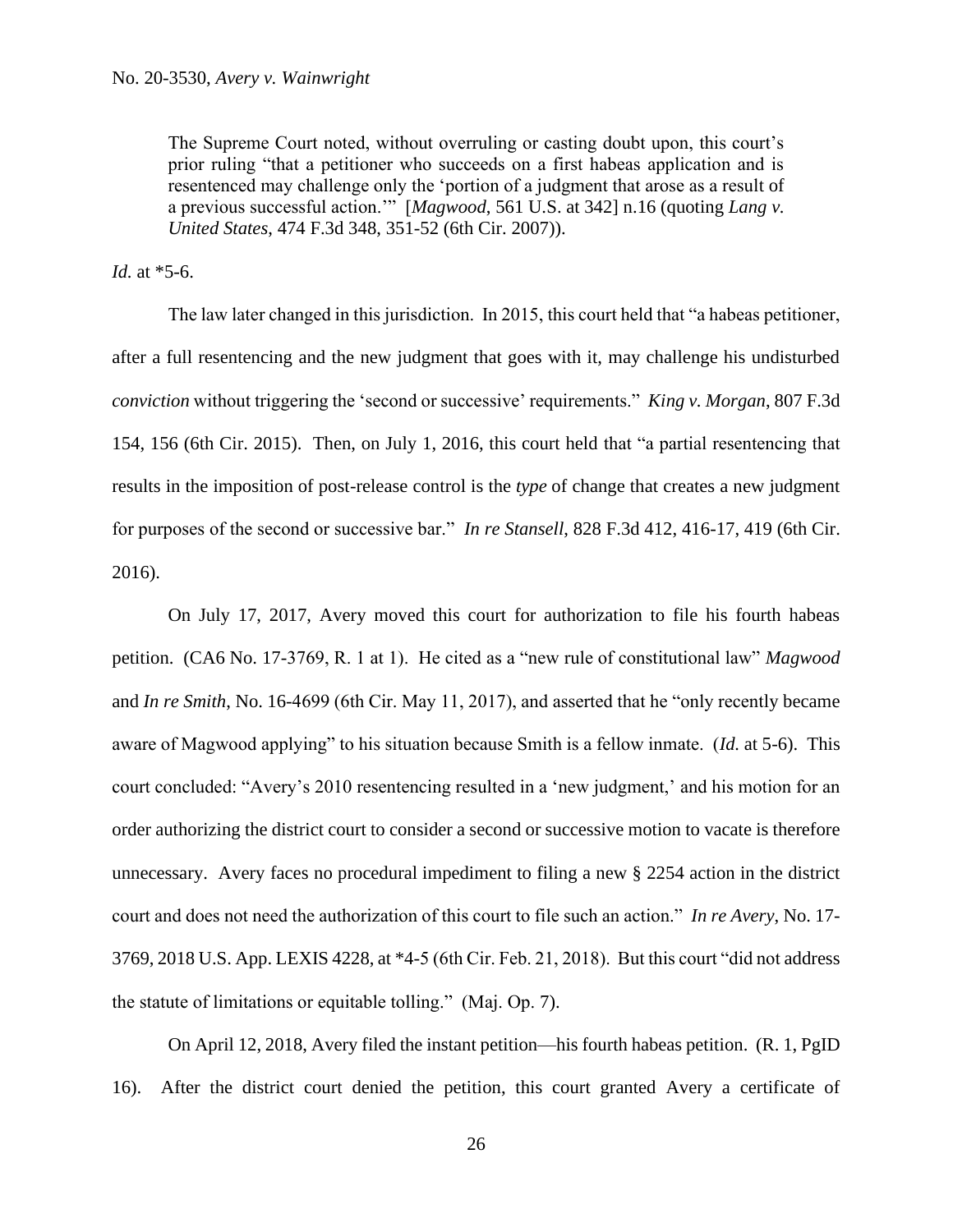appealability (COA) on one of his fifteen claims. *Avery v. Wainwright*, No. 20-3530, 2020 U.S. App. LEXIS 33423, at \*4, \*9 (6th Cir. Oct. 22, 2020). Again, this court did *not* mention the statute of limitations or equitable tolling in granting the COA.

### **II**

Avery's petition is barred by the statute of limitations and he is not entitled to equitable tolling. Congress set a one-year statute of limitations for filing a federal habeas petition. *See*  28 U.S.C. § 2244(d)(1). This limitations period "run[s] from the latest of" four trigger dates,  $§$  2244(d)(1)(A)-(D)—and the majority agrees that the relevant start date for Avery's petition is "the date on which [his] judgment became final by the conclusion of direct review or the expiration of the time for seeking such review." *See* § 2244(d)(1)(A); *see also Gonzalez v. Thaler*, 565 U.S. 134, 150 (2012); (Maj. Op. 5-6). "A new, worse-than-before sentence . . . amounts to a new judgment," which "not only permits a challenge to either the new sentence or the undisturbed conviction, but also restarts [the] one-year window to challenge that judgment." *Crangle v. Kelly*, 838 F.3d 673, 678 (6th Cir. 2016) (per curiam); *see also Freeman v. Wainwright*, 959 F.3d 226, 230 (6th Cir. 2020) ("[W]e are not bound by the label a state court places on its actions" in deciding whether there is new judgment for purposes of  $\S 2244$ .).<sup>1</sup>

Accepting that Avery's 2010 resentencing created a new judgment, the majority agrees that Avery's resentencing judgment became final on April 17, 2012—when the time for filing a petition for certiorari with the United States Supreme Court expired ninety days after the Ohio Supreme Court dismissed Avery's resentencing appeal. *Gonzalez*, 565 U.S. at 150; (Maj. Op. 6).

<sup>&</sup>lt;sup>1</sup> Although the warden notes that as a result of Avery's 2010 "resentencing," "Avery's sentence did not change" because it "has always included a 30-year prison term with a 5-year term of postrelease control," the warden does not appear to contest that the resentencing restarted the oneyear clock. (Appellee Br. 10, 22-31).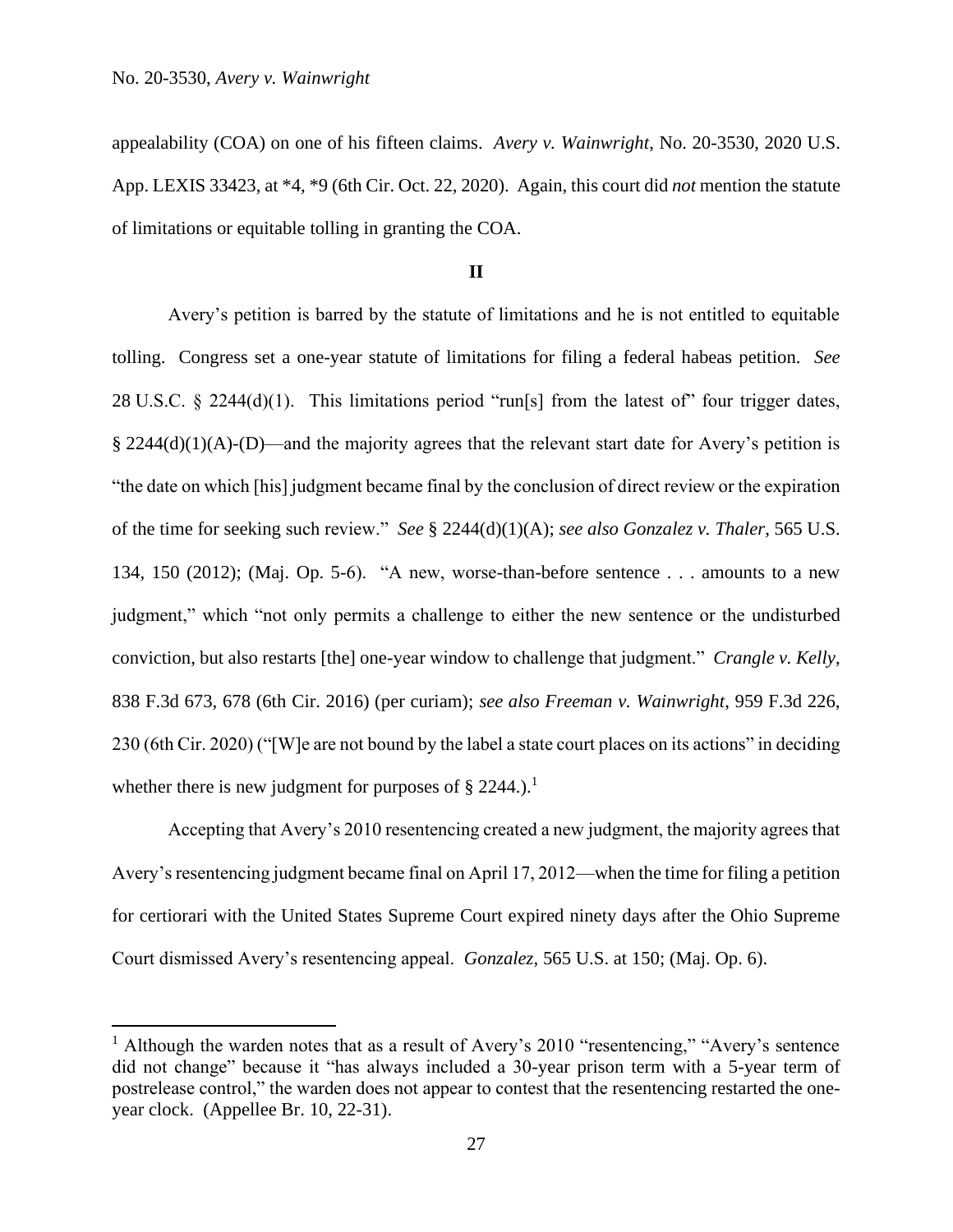Accordingly, *the limitations period started on* April 17, 2012. And without equitable tolling, *it expired one year later on* April 17, 2013. Avery, the magistrate judge, the district judge, and the majority opinion agree on this much. (Reply Br. 6; R. 21, PgID 1557; R. 27, PgID 1606; Maj Op. 6). But Avery filed the instant petition on April 12, 2018. (R. 1, PgID 16). Without nearly six years of equitable tolling, this action is time-barred.

#### **III**

The majority agrees that "the facts here are undisputed, and so we review the district court's grant of equitable tolling de novo." (Maj. Op. 6); *see also Solomon v. United States*, 467 F.3d 928, 932 (6th Cir. 2006). "[E]quitable tolling is used sparingly by federal courts. The party seeking equitable tolling bears the burden of proving he is entitled to it." *Robertson v. Simpson*, 624 F.3d 781, 784 (6th Cir. 2010) (citation omitted).

"[A] petitioner is entitled to equitable tolling *only if* he shows (1) that he has been pursuing his rights diligently, and (2) that some extraordinary circumstance stood in his way and prevented timely filing." *Holland v. Florida*, 560 U.S. 631, 649 (2010) (cleaned up; emphasis added) (quoting *Pace v. DiGuglielmo*, 544 U.S. 408, 418 (2005)). "[T]he diligence prong . . . covers those affairs within the litigant's control; the extraordinary-circumstances prong, by contrast, is meant to cover matters outside its control." *Menominee Indian Tribe v. United States*, 577 U.S. 250, 257 (2016). Even assuming Avery has shown diligence, he has not met his burden.

Nine months and six days after the limitations period started, Avery filed his third federal habeas petition on January 23, 2013. (R. 5-2, PgID 865-70). But "the filing of a petition for habeas corpus in federal court does not toll the statute of limitations." *Rhines v. Weber*, 544 U.S. 269, 274-75 (2005). Over thirteen months *after* the expiration of the limitations period, this court denied Avery authorization to file his third habeas petition. *In re Avery*, No. 13-4098, 2014 U.S.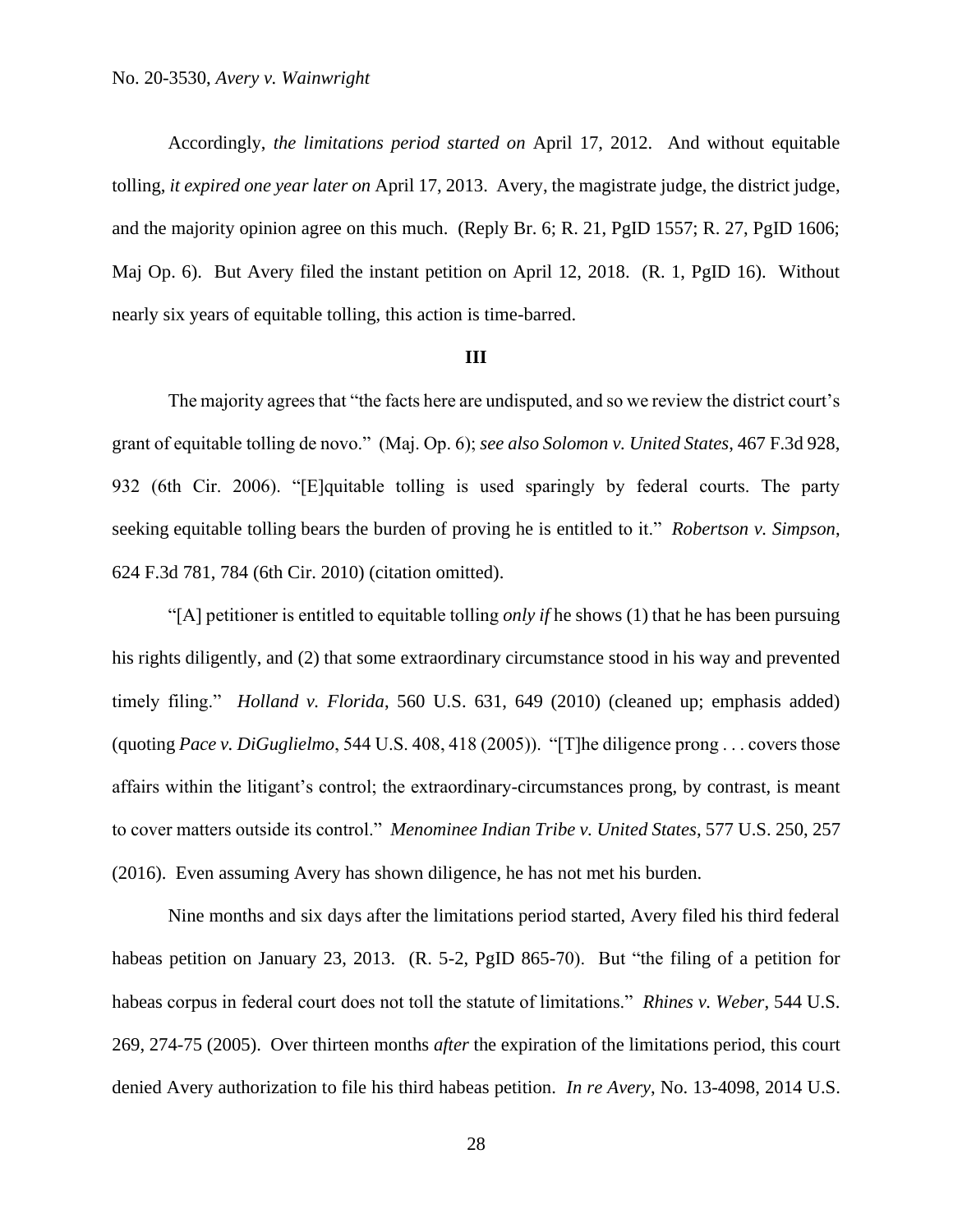App. LEXIS 25220, at \*5-6 (6th Cir. May 21, 2014). By that time, the limitations period had long since expired. But even if his 2013 petition did toll the clock until this court's 2014 ruling, Avery had less than three months to file his instant petition.

*Avery has not established an "extraordinary circumstance."* Avery's sole basis for equitable tolling is that he "learned about the decisions in *King* and *Stansell* in May 2017 when this court applied them to a case involving one of Avery's fellow inmates." (Reply Br. 5.) The majority opinion represents, however, that "Avery is not merely claiming that he did not receive notice of a legal rule and therefore he is entitled to equitable tolling. . . . He is relying on a change in the law from which a [2018] panel of this court has already found he should benefit." (Maj. Op. 11). These semantics do not change reality. And as the majority opinion candidly admits, this court's 2018 order "did not address the statute of limitations or equitable tolling." (Maj. Op. 7); *see also In re Avery*, No. 17-3769, 2018 U.S. App. LEXIS 4228.

Avery's argument is not enough for several reasons.

*First*, as a fundamental matter, the majority opinion conflates the "diligence" prong and the "extraordinary circumstance" prong, treating the two as the same. In finding that extraordinary circumstances exist here, the majority opinion essentially repeats its diligence analysis and asks: "What more could [Avery] have done to ensure that his current petition was filed in as timely a manner as possible?" (Maj. Op. 11). But that pertains to the diligence prong, not the extraordinary circumstances prong. These "two requirements" are "distinct elements." *Menominee Indian Tribe*, 577 U.S. at 255-56. "[T]he second prong of the equitable tolling test is met only where the circumstances that caused a litigant's delay are both extraordinary *and* beyond its control." *Id.*  (relying on *Holland*, *Pace*, and *Lawrence v. Florida*, 549 U.S. 327, 336-37 (2007)).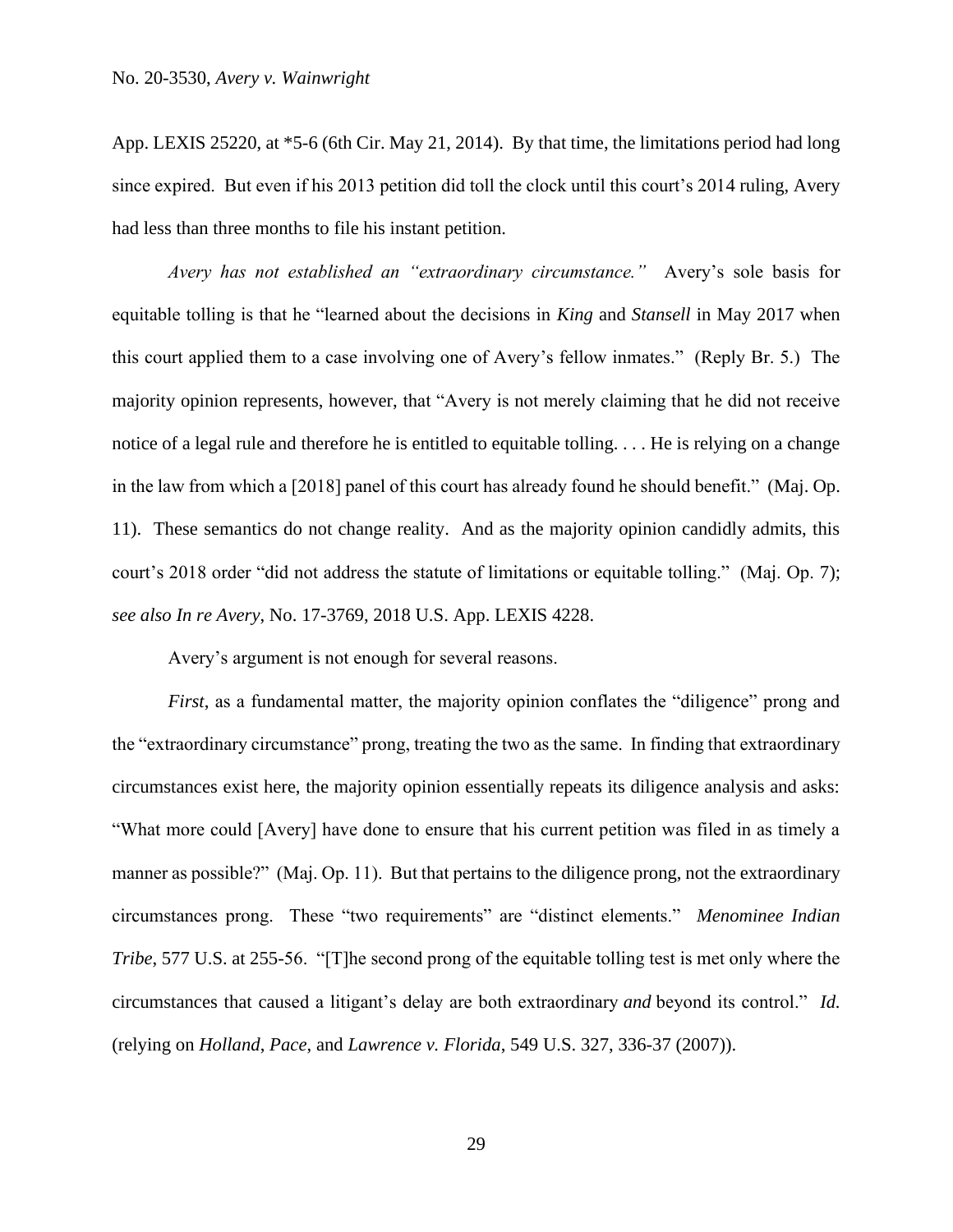*Second*, it is not extraordinary that, on July 1, 2016, this court in *Stansell* announced a different interpretation of § 2244(b) than was previously applied in Avery's case in 2014. As the Supreme Court has explained:

It is hardly extraordinary that subsequently, after petitioner's case was no longer pending, this Court arrived at a different interpretation. Although our constructions of federal statutes customarily apply to all cases then pending on direct review, *see, e.g.*, *Harper v. Virginia Dep't of Taxation*, 509 U.S. 86, 97 (1993), not every interpretation of the federal statutes setting forth the requirements for habeas provides cause for reopening cases long since final. If *Artuz* justified reopening long-ago dismissals based on a lower court's unduly parsimonious interpretation of § 2244(d)(2), then *Pace v. DiGuglielmo*, 544 U.S. 408 (2005), would justify reopening long-ago grants of habeas relief based on a lower court's unduly *generous* interpretation of the same tolling provision.

*Gonzalez v. Crosby*, 545 U.S. 524, 36-537 (2005) (first emphasis added; footnote omitted). For better or worse, nonretroactive legal developments are not "extraordinary" circumstances for a doover. *Id.*; *cf. United States v. Hunter*, 12 F.4th 555, 562-69 (6th Cir. 2021); *United States v. McKinnie*, 24 F.4th 583, 587-88 (6th Cir. 2022).

But even assuming Avery should be able to benefit from *Stansell*'s clarification of the law, Avery did not file the instant petition until April 12, 2018. (R. 1, PgID 16). And the majority agrees that was more than "one year and nine months after *Stansell* was decided." (Maj. Op. 10). Yet even after *Stansell*, Avery has not pointed to any "extraordinary circumstance that stood in his way" of filing his petition. *Holland*, 560 U.S. at 649.

*Second*, Avery did not file the instant habeas petition in May 2017. Instead—two months later—on July 17, 2017, Avery moved this court *for authorization to file* his fourth habeas petition. (CA6 No. 17-3769, R. 1 at 1). That motion did not toll the limitations period. *See Rhines*, 544 U.S. at 274-75. Avery made "a garden variety" procedural mistake—there was no obstacle outside his control to justify equitable tolling. It is well established that his "*pro se* status and lack of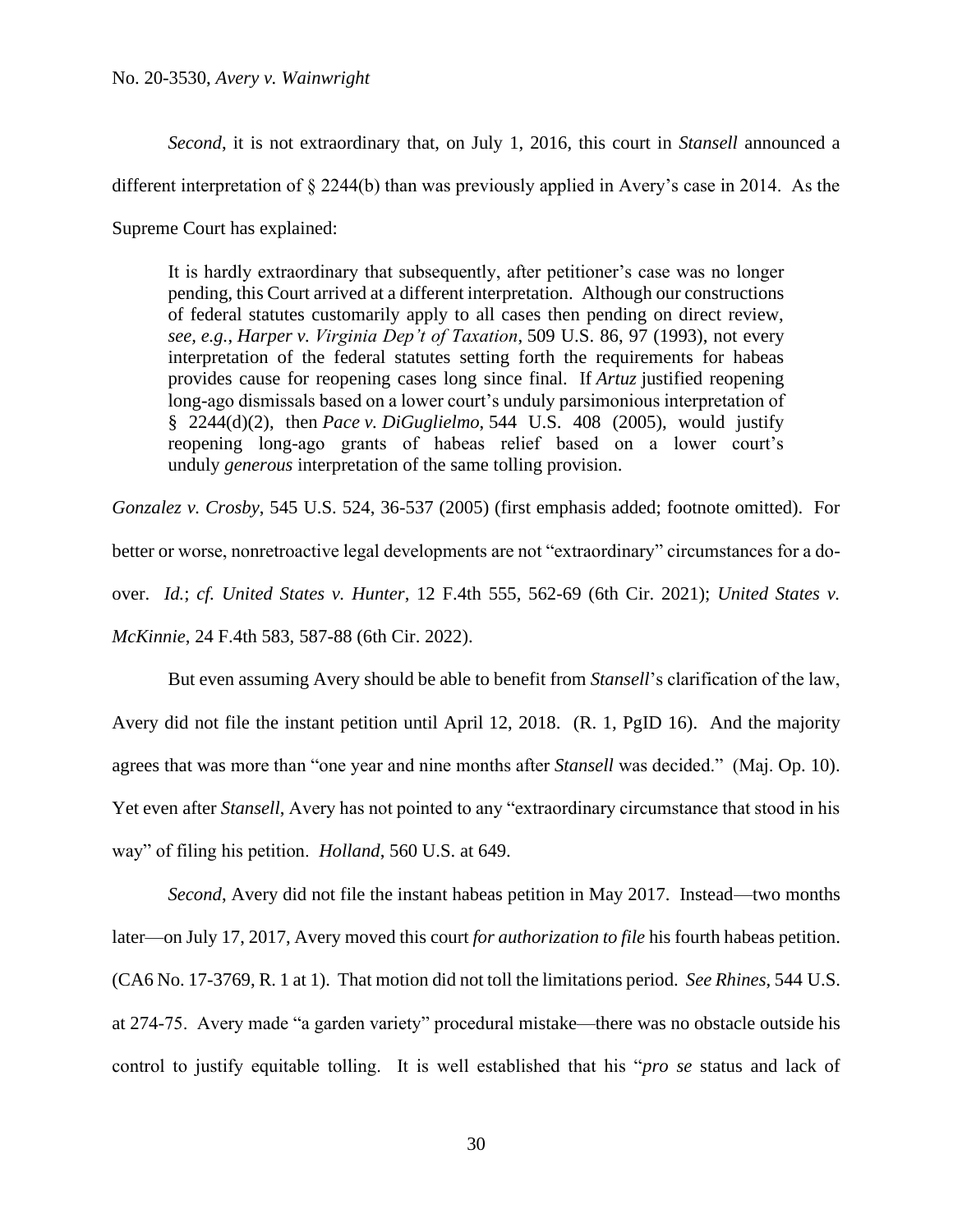knowledge of the law are not sufficient to constitute an extraordinary circumstance and to excuse his late filing." *Keeling v. Warden, Lebanon Corr. Inst.*, 673 F.3d 452, 464 (6th Cir. 2012).

*Third*, recall that this court decided *Stansell* on July 1, 2016. It is irrelevant that Avery did not have actual notice of the case and its relevance to his situation until May 2017. Again, Avery's "*pro se* status and lack of knowledge of the law are not sufficient to constitute an extraordinary circumstance and to excuse his late filing." *Id*. Indeed, this court "has repeatedly held that 'ignorance of the law alone is not sufficient to warrant equitable tolling.'" *Allen v. Yukins*, 366 F.3d 396, 403 (6th Cir. 2004) (quoting *Rose v. Dole*, 945 F.2d 1331, 1335 (6th Cir. 1991)); *see also Martin v. Hurley*, 150 F. App'x 513, 516 (6th Cir. 2005). Similarly, "an inmate's lack of legal training, his poor education, or even his illiteracy does not give a court reason to toll the statute of limitations," where these obstacles have "not prevented the petitioner from accessing the courts." *Cobas v. Burgess*, 306 F.3d 441, 444 (6th Cir. 2002). And "pro se status and limited lawlibrary access" do not merit equitable tolling. *Hall v. Warden, Lebanon Corr. Inst.*, 662 F.3d 745, 751 (6th Cir. 2011). Even a petitioner's alleged lack of access to state court records and his case file does not warrant equitable tolling. *See id.* ("If anything, the rules [governing habeas petitions] seem to envision that petitioners may at times have to file their petitions without having had access to the state-court record."). If a petitioner need only make the bald assertion that he did not receive notice of a new, nonretroactive legal rule—without more—every habeas applicant would be entitled to equitable tolling and the limitations period set by Congress would be a nullity.

Neither Avery nor the majority opinion has cited a case where equitable tolling applied based solely on a change in the law and further delay until a petitioner allegedly received actual notice of the change.

31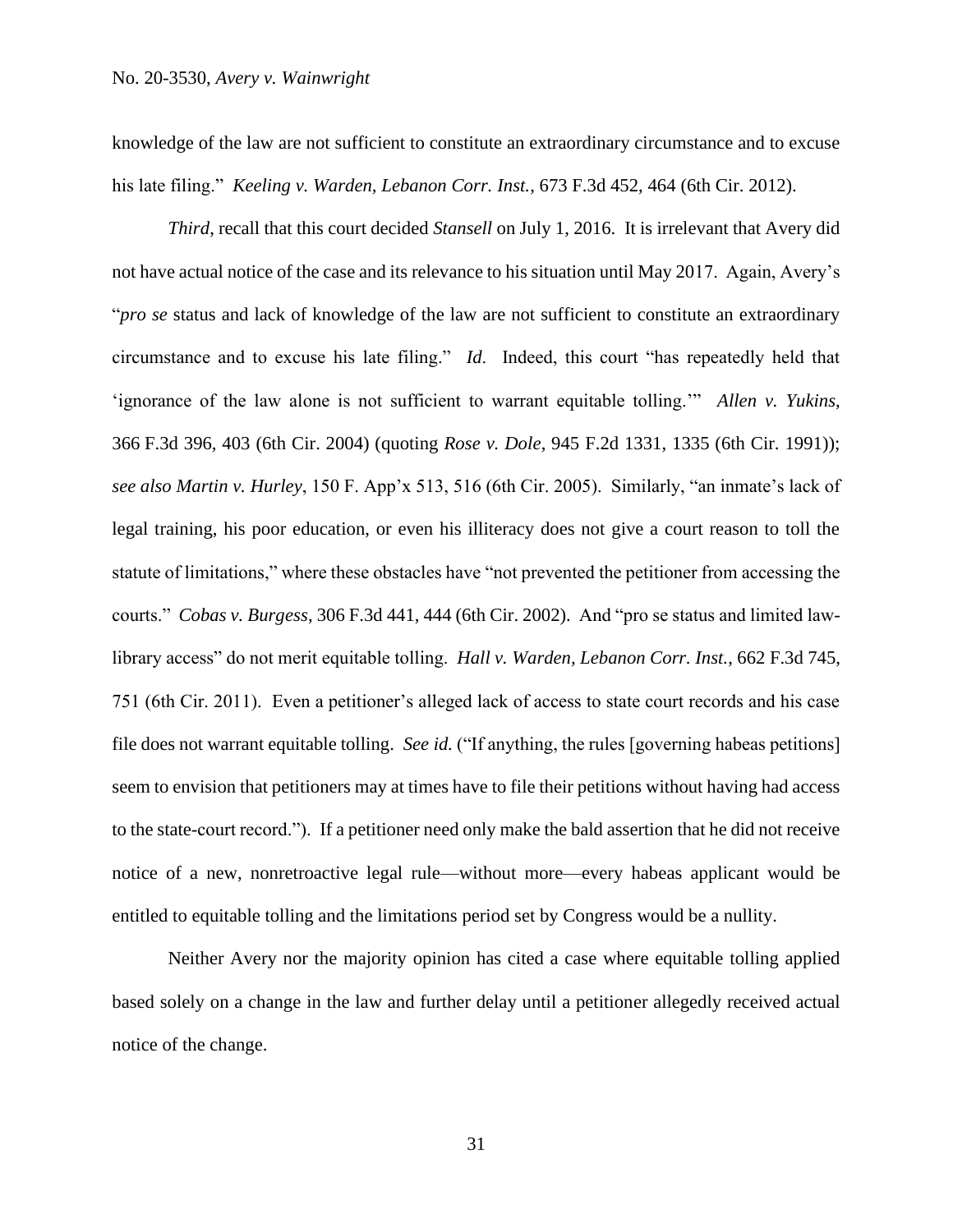Avery and the majority offer only the divided-panel decision in *Jones v. United States*, 689 F.3d 621, 626-28 (6th Cir. 2012). (Reply Br. 8; Maj. Op. 8-10). But this case is nothing like *Jones*. There, this court held that *Begay v. United States*, 553 U.S. 137 (2008), announced "a new, substantive rule," that "applies retroactively." *Jones*, 689 F.3d at 624-26. On the issue of equitable tolling, *Jones* noted that "[g]enerally, to qualify as 'extraordinary circumstances,' the petitioner must show more than just his status as pro se or his limited access to a law library." *Id.* at 627 (citing *Hall*, 662 F.3d at 751). The court reasoned that: "Jones missed the one-year deadline by less than three months"; Jones "did not learn of the Supreme Court's holding in *Begay* until May 12, 2009"; "before *Begay* was announced, Jones . . . was transferred without his legal materials to a new facility following medical treatment"; Jones was transferred "to yet another [facility] in West Virginia, but he did not arrive until September 2008 after spending time in holding facilities in Georgia and Oklahoma, still without his legal materials"; "Jones [was] partially illiterate and . . . rel[ied] on other prisoners for knowledge of changes in the legal landscape"; he also had "a variety of medical conditions, including seizures, that require frequent medication and impeded his ability to adequately obtain legal information"; and "[w]ithin two months of learning of his new right [under *Begay*]," he filed his "motion to vacate under § 2255." *Id.* at 627. In concluding that equitable tolling applied, *Jones* states: "Although any one of the above factors may not constitute 'extraordinary circumstances' alone, *the combination of all of these factors* justifies applying equitable tolling to Jones's claims." *Id.* at 627 (emphasis added). *Jones* acknowledged our decision in *Hall* but makes no mention of the host of other binding precedent. *See, e.g.*, *Keeling*, 673 F.3d at 464; *Allen*, 366 F.3d at 403; *Cobas*, 306 F.3d at 444.<sup>2</sup>

<sup>2</sup> The concurrence in *Jones* did not find equitable tolling appropriate but concurred in the result only "because the [government] waived the one-year procedural bar." *Jones*, 689 F.3d at 628. Here, the warden has not forfeited the statute of limitations argument. (R. 20, PgID 1526-37; R.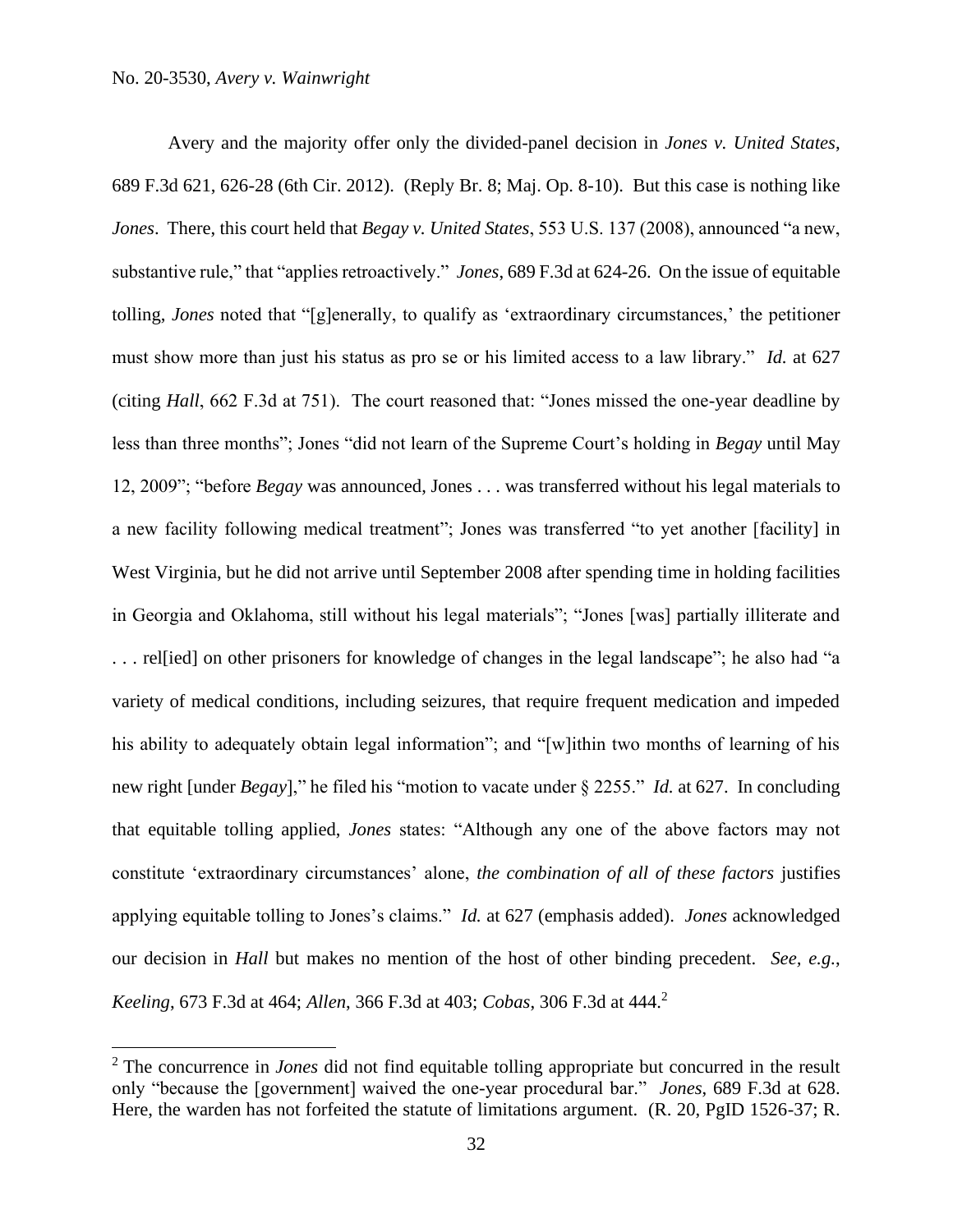This case does not involve any of the factors in *Jones*. *Stansell* is not a new, substantive rule that applies retroactively. Avery does not have a serious mental or physical condition that prevented him from filing on time. *See Watkins v. Deangelo-Kipp*, 854 F.3d 846, 851-52 (6th Cir. 2017); *Ata v. Scutt*, 662 F.3d 736, 742-45 (6th Cir. 2011). Avery was not separated from his legal materials, he is not illiterate, and he did not miss the filing deadline by a mere three months.

The majority opinion even admits that "a variety of factors weighed into [the] decision in *Jones* that are not present in Avery's case." (Maj. Op. 9). Yet it concludes, nonetheless, that "*Jones* provides precedent for granting equitable tolling" here. *Id.* That is implausible. To the extent *Jones* can be viewed as consistent with the binding decisions pre-dating *Jones*, its holding was based on "the combination of *all* of th[e] factors" present in *Jones.* 689 F.3d at 627 (emphasis added). Here, we do not have even a single factor that was present in *Jones*.

So what reason is there to grant equitable tolling here? We are left with only Avery's mere conclusory assertion that he did not file the instant petition until April 12, 2018—nearly six years *after* his resentencing judgment became final, and more than one year and nine months *after Stansell*—because the law did not change until July 2016 and Avery did not actually learn about the change until he was personally informed by another inmate in May 2017. But as explained, a change in the law, ignorance of that change, and pro se status are not grounds for equitable tolling.

The grant of equitable tolling here makes this case a first. No matter how you slice the timeline here, Avery is not entitled to equitable tolling. In concluding otherwise, this case stands as a marked, liberal expansion of equitable tolling in this jurisdiction.

<sup>24,</sup> PgID 1573-85; Appellee Br. 19-31.)